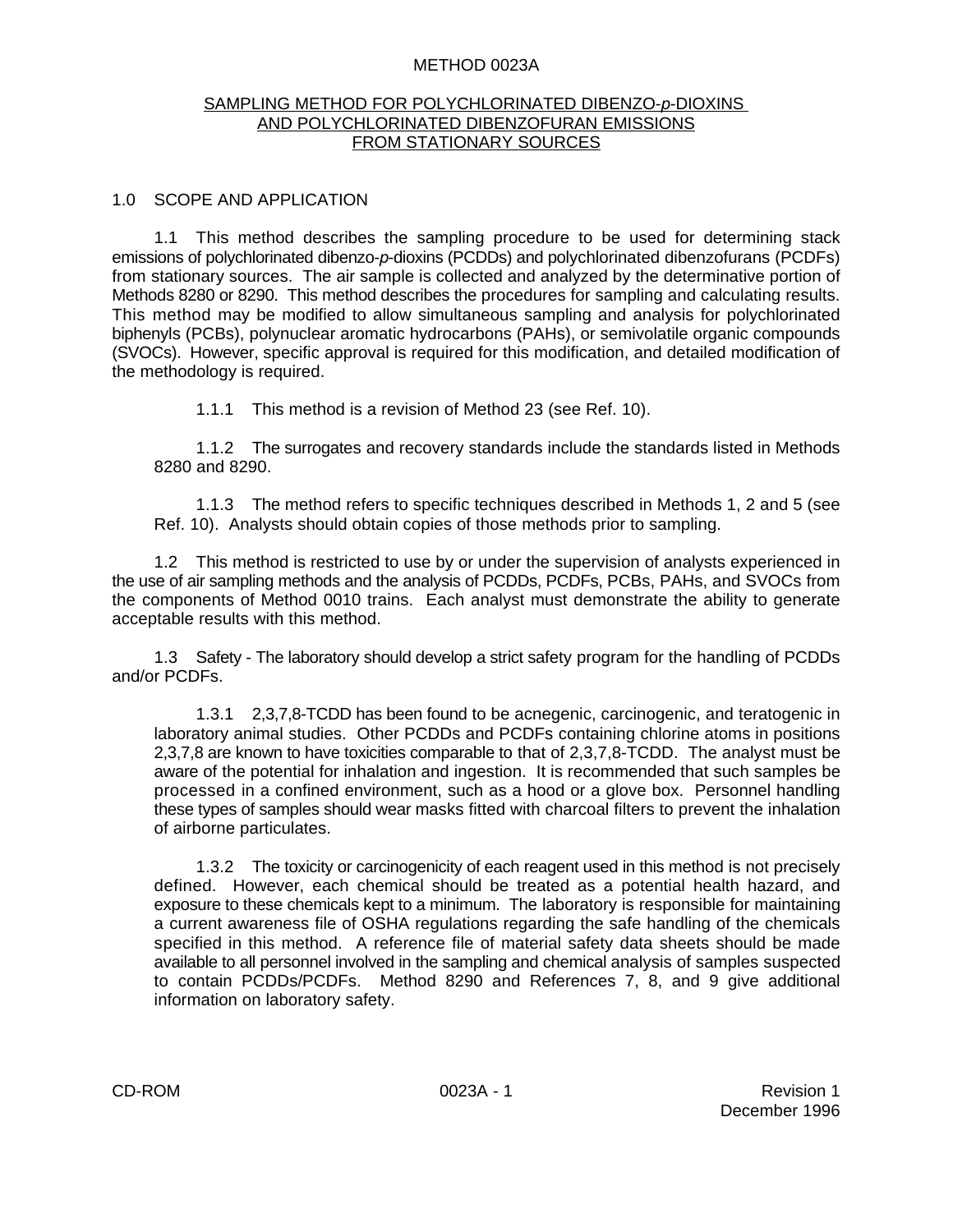## 2.0 SUMMARY OF METHOD

2.1 Gaseous and particulate PCDDs/PCDFs are isokinetically withdrawn from an emission source and collected in a multicomponent sampling train. The collection components consist of the front half glassware surfaces (nozzle, probe, and front half filter holder), the glass fiber filter, the back half glassware surfaces (back half filter holder and condenser coil) and the solid sorbent (XAD-2®) module.

2.2 Following sampling the glass collection components are rinsed. The PCDD/PCDF are then extracted from the front half rinses and filter and another separate extraction is performed on the XAD-2® and back half rinses.

2.3 The filter and XAD-2® extracts are then analyzed separately. Surrogate recoveries are determined for both fractions. The analysis is performed using high resolution gas chromatography (HRGC) and high resolution mass spectrometry (HRMS), using the procedures of Method 8290.

# 3.0 INTERFERENCES

3.1 The use, in this method, of high resolution mass spectrometry with high resolution capillary gas chromatography avoids the interference from polychlorinated biphenlys and polychlorinated diphenyl ethers which could be serious with lower resolution techniques.

3.2 Very high amounts of other organic compounds in the matrix will interfere with the analysis. Extensive column-chromatographic cleanup has been introduced into typical HRGC/HRMS analytical methodology to minimize matrix effects due to high concentrations of organic compounds.

3.3 Method interferences may be caused by contaminants in solvents, reagents, glassware, and other sample processing hardware. All of these materials must be routinely demonstrated to be free from interferences under the conditions of the analysis by preparing and analyzing laboratory method blanks.

Glassware must be cleaned thoroughly before using. A procedure which has been found to be effective is given in Sec. 6.1.4, but any protocol which consistently results in contamination-free glassware is acceptable.

3.3.1 The use of high purity reagents and solvents helps to minimize interference problems in sample analysis.

# 4.0 APPARATUS AND MATERIALS

The following section describes all the sampling equipment and the associated performance specifications necessary to collect a gas sample from a stationary source according to Method 0023.

4.1 Sampling train - A schematic diagram of the sampling train is shown in Figure 1. This train configuration has been adapted from Method 5 (Reference 10) with the addition of condenser, XAD-2® trap and filtration-coil connecting glassware. Sealing greases must not be used in assembling the train. Complete sampling systems are commercially available that have been developed to meet all the EPA equipment design specifications. The following equipment is required.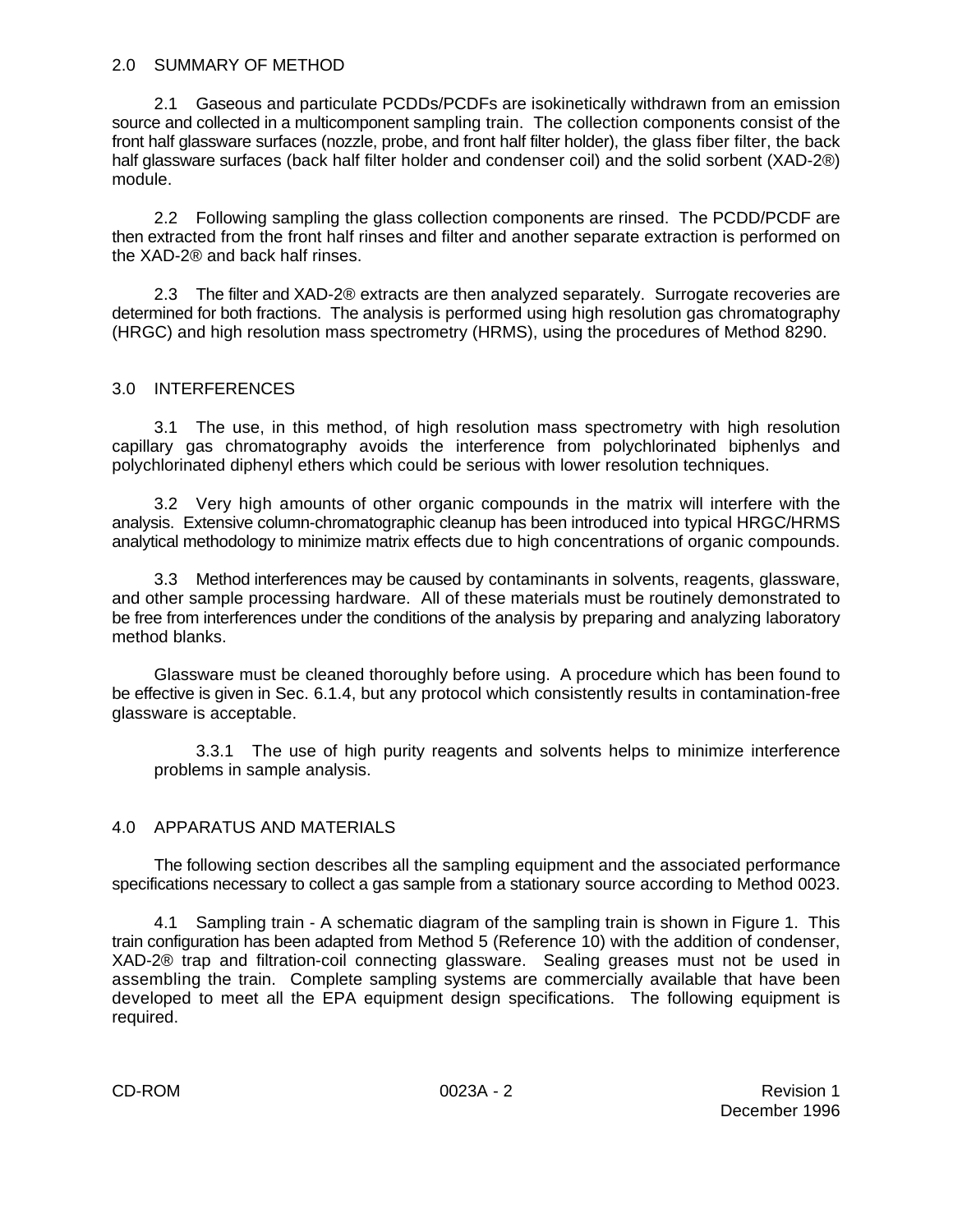4.1.1 Nozzle - The nozzle should be made of quartz or borosilicate glass. Stainless steel nozzles should not be used. The taper angle should be  $\leq 30^{\circ}$ , with taper on the outside to preserve a constant inside diameter (ID). The nozzle ID should be determined in order to sample isokinetically at a rate that allows collection of an adequate sample volume. The minimum sample volume should be determined to allow appropriate detection limits to be achieved (see Sec. 6.2.3).

4.1.2 Probe liner - The sampling probe liner should be constructed of borosilicate or quartz glass tubing. The typical outside diameter (OD) used by sampling equipment manufacturers is about 16 mm, encased in a stainless steel sheath with an OD of 25.4 mm. Either borosilicate or quartz glass liners may be used for stack temperatures up to about 480 $^{\circ}$ C, but quartz glass liners should be used at higher stack temperature [480 to 900 $^{\circ}$ C].

4.1.3 Probe sheath and heating system - A stainless steel or equivalent probe sheath should be used to house the probe liner and heating system. The probe heating system should be capable of maintaining probe gas temperatures at the probe exit of 120°C  $\pm$  14°C during sampling. This temperature should be verified by placing a thermocouple temperature sensor against the outer surface of the probe liner at least 2 feet upstream of the filter oven. Temperature readings should be recorded during sampling.

4.1.4 Glass cyclone - A glass cyclone may be used between the probe and filter holder for high particulate concentrations. A cyclone, if used, should be rinsed and recovered with the front half of the train.

4.1.5 Filter holder - A filter holder of borosilicate glass with a Teflon® frit filter support should be used. The holder design should provide a positive seal against leakage from the outside or around the filter. The holder should be durable, easy to load, leak-free in normal applications, and is positioned immediately following the probe (or cyclone, if used) with the filter placed toward the flow.

4.1.6 Filter heating system - Any heating system may be used which is capable of maintaining the filter holder at 120 $^{\circ}$ C  $\pm$  14 $^{\circ}$ C during sampling. Other temperatures may be specified by a subpart of the regulations or approved for a particular application. A gauge capable of measuring temperatures to within  $3^{\circ}$ C should be provided to monitor the temperature around the filter during sampling.

4.1.7 Sample transfer lines - A sample transfer line may be used if needed to direct sample flow from the probe to the filter or from the filter to the condenser. The probe-to-filter line should be insulated and heated so that gas exit temperatures are 120 °C  $\pm$  14 °C. The filter-to-condenser line should be insulated and oriented with the downstream end lower than the upstream end so that any condensate will flow away from the filter and into the condenser. These lines should be constructed of Teflon® or glass and should be recovered with their respective rinse fractions (front half or back half).

4.1.8 Condenser - A multi-coil water-cooled glass condenser should be used to cool the sample gas prior to entry into the sorbent module. The orientation of the condenser should be vertical.

4.1.9 Sorbent module - The glass water-cooled container configured to hold the solid sorbent (XAD-2®) should contain a minimum of 20 g of XAD-2® and may contain as much as 40 g. A schematic diagram is shown in Figure 2. A single piece condenser-trap can be used if desired. The sorbent trap configuration should be vertical so that condensate drains from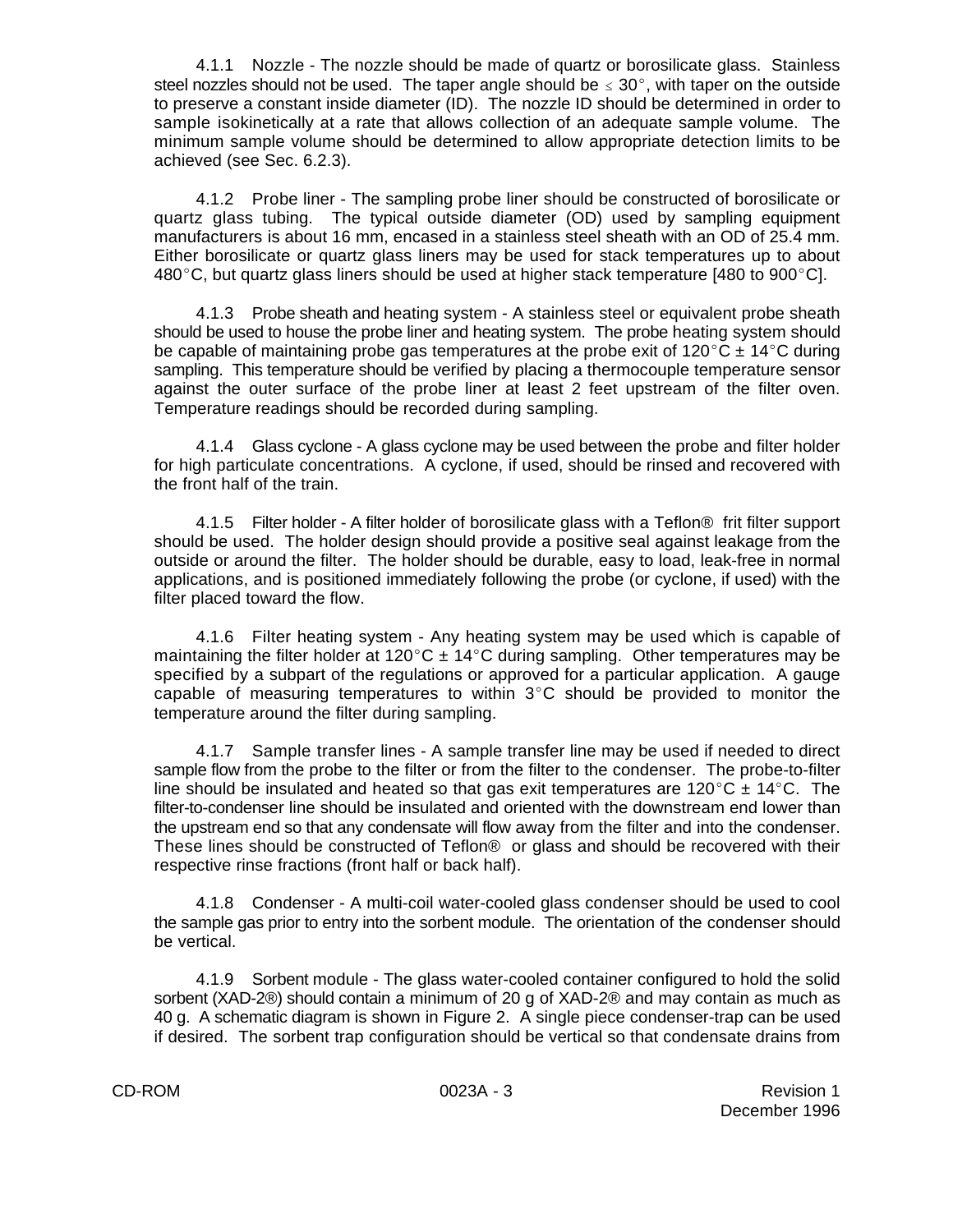the condenser through the sorbent and so that channeling of the gas flow does not occur. The connecting fittings should form leak-free, vacuum tight seals. Sealant greases should not be used in the sampling train. A coarse glass or Teflon® frit along with glass wool plugs is included to retain the sorbent. The tester may engrave a unique identification number for inventory and sample tracking.

4.1.10 Impinger trains - Four impingers should be connected in series with leak-free ground-glass fittings or any similar noncontaminating fittings. The first impinger should be a short stem (knock out) version. The second impinger should be a Greenburg-Smith impinger with the standard tip and plate. The third and fourth impingers should be the Greenburg-Smith design modified so that the glass tube has an unconstricted 13 mm ID and extends to within 13 mm of the flask bottom. The fourth impinger outlet connection should allow insertion of a thermometer capable of measuring  $\pm 1^{\circ}$ C of true value in the range of 0 to 25 $^{\circ}$ C.

4.1.11 Water circulating bath - A bath and pump circulating system which is capable of providing chilled water flow to the condenser and sorbent trap water jackets should be used. Typically a submersible pump is placed in the impinger ice water bath so that the ice water contained there can be used. The function of this system should be verified by measuring sorbent trap gas entrance temperature  $\leq 20^{\circ}$ C.

4.1.12 Pitot tube - The pitot tube, preferably of Type S design, shall meet the requirements of Method 2. The pitot tube is attached to the probe as shown in Figure 1. The proper pitot tube-sampling nozzle configuration for prevention of aerodynamic interference is shown in Figures 2.6 and 2.7 of Method 2. The Type S pitot tube assembly shall have a known coefficient, determined as outlined in Sec. 4 of Method 2.

4.1.13 Differential pressure gauge - The differential pressure gauge should be an inclined manometer or the equivalent as described in Method 2. Two gauges are required: one gauge to monitor the stack velocity pressure  $(\Delta P)$ , and the other to measure the orifice pressure differential  $(\Delta H)$ .

4.1.14 Metering system - The metering system should consist of a dry gas meter with 2% accuracy, a vacuum pump, a vacuum gauge, orifice meter, thermometers or thermocouples capable of measuring  $\pm 3^{\circ}$ C of true value in the range of 0 to 90°C; and related equipment as shown in Figure 1. Thermocouples should be used to monitor the temperature at the following sampling train locations:

- $\cdot$  stack gas
- probe liner
- $\cdot$  filter holder
- sorbent trap entrance
- $\cdot$  silica gel impinger exit
- $\cdot$  dry gas meter inlet and
- $\cdot$  dry gas meter outlet.

Other metering systems capable of maintaining isokinetic sampling rates within 10% and determining sample volumes to within 2% may be used if approved. Sampling trains with metering systems designed for sampling rates higher than those described in APTD-0581 and APTD-0576 (Air Pollution Technical Document, see references) may be used if the above specifications can be met. When the metering system is used with a pitot tube, the system should permit verification of an isokinetic sampling rate through the use of a nomograph or by calculation.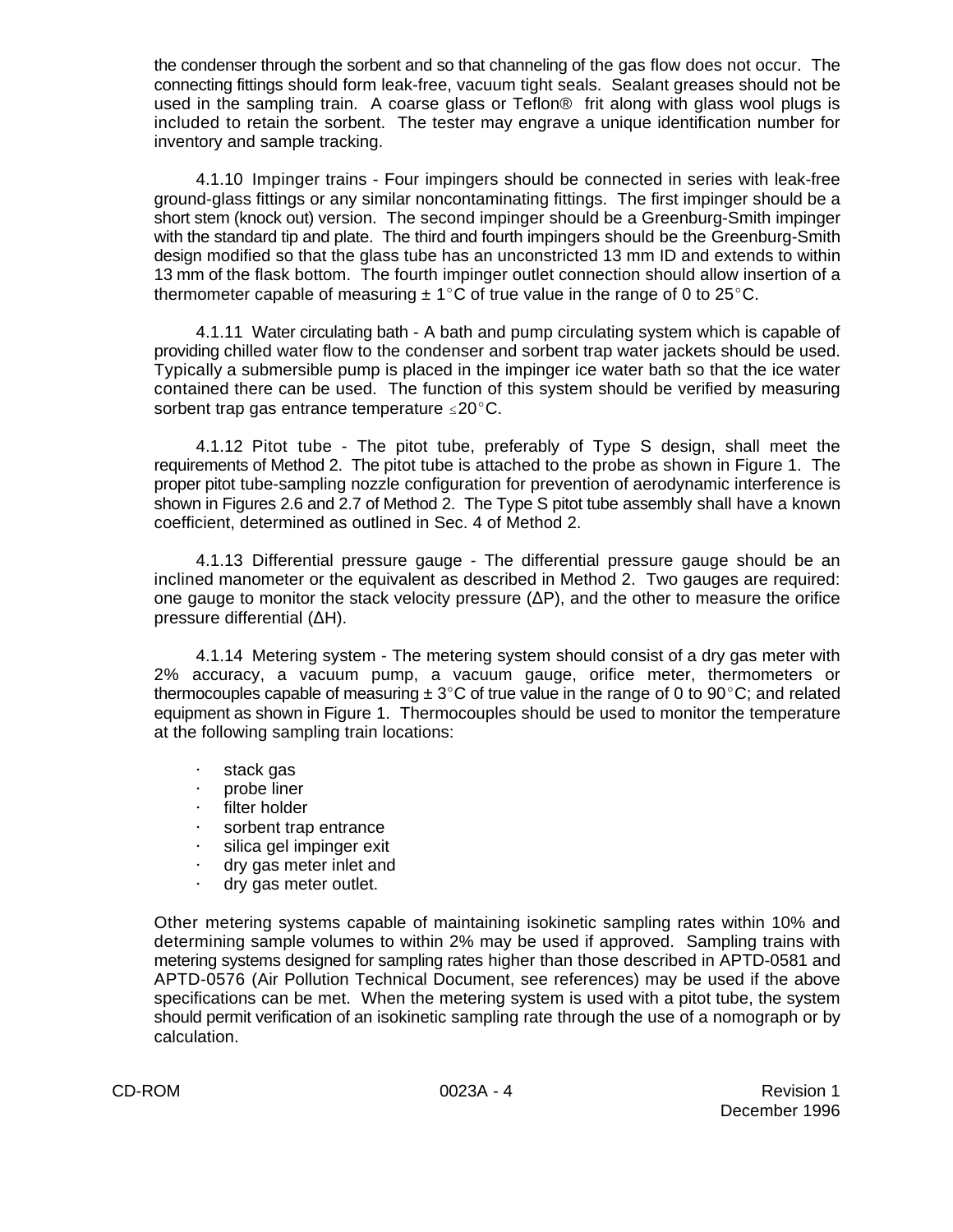4.1.15 Barometer - A mercury (Hg), aneroid, or other barometer capable of measuring atmospheric pressure to within  $\pm$  2.5 mm Hg is needed. A preliminary check of a new barometer should be made against a mercury-in-glass barometer or the equivalent. The absolute barometric pressure may be obtained from a nearby weather service station and adjusted for elevation difference between the station and the sampling point. Either subtract 2.5 mm Hg from the station value for every 30 m elevation increase or add the same for an elevation decrease. If the barometer cannot be adjusted to agree within 0.1 in. Hg of the reference barometric pressure, it should be repaired or discarded.

4.1.16 Gas density determination equipment - The equipment necessary for conducting Methods 2 - 4 for determining stack gas flow, molecular weight and moisture content, respectively, should be used. Required measurements include stack gas velocity and static pressure; gas temperature; concentrations of  $\mathsf{O}_2$ , CO $_2$ , and  $\mathsf{N}_2$  (by difference), metered gas volumes and meter temperatures and pressure; and condensate weight gain collected by the impinger train. All equipment should meet Methods 2 through 4 requirements.

4.2 Sample recovery equipment

4.2.1 Fitting caps - Ground glass or cleaned aluminum foil to cap the exposed sections of the train.

4.2.2 Wash bottles -Teflon® .

4.2.3 Probe-liner, probe-nozzle, and filter-holder brushes - These should be constructed with nylon or Teflon® bristles with precleaned stainless steel or Teflon® handles. The probe brush should have extensions of stainless steel or Teflon® at least as long as the probe. The brushes should be properly sized and shaped to brush out the nozzle, probe liner, and front half filter holder.

4.2.4 Filter storage container - Typically a glass petri dish sealed with Teflon® tape is used. Petri dishes should be cleaned according to glassware cleaning procedures listed in this method (Sec. 6.1.4).

4.2.5 Balance - This balance is used for measuring weight gain of the impingers and sample bottle weights as well. Typically a 0 to 2000-g balance is used. The balance should be accurate to within 0.5 g, verified with ASTM Class 1 (Class S) weights.

4.2.6 Aluminum foil - Heavy duty cleaned by rinsing three times with methylene chloride and once with toluene, stored in pre-cleaned glass petri dish or glass jar.

4.2.7 Graduated cylinder - Glass, 250-mL, with  $\pm$  1 mL resolution (this cylinder can be used for impinger volume determinations in place of the balance).

4.2.8 Glass sample storage container - Amber glass bottle for sample glassware washes, 500- or 1000-mL, with leak-free Teflon® -lined caps. The bottles should be either purchased as precleaned or cleaned according to glassware cleaning procedures listed in this method (Sec. 6.1.4).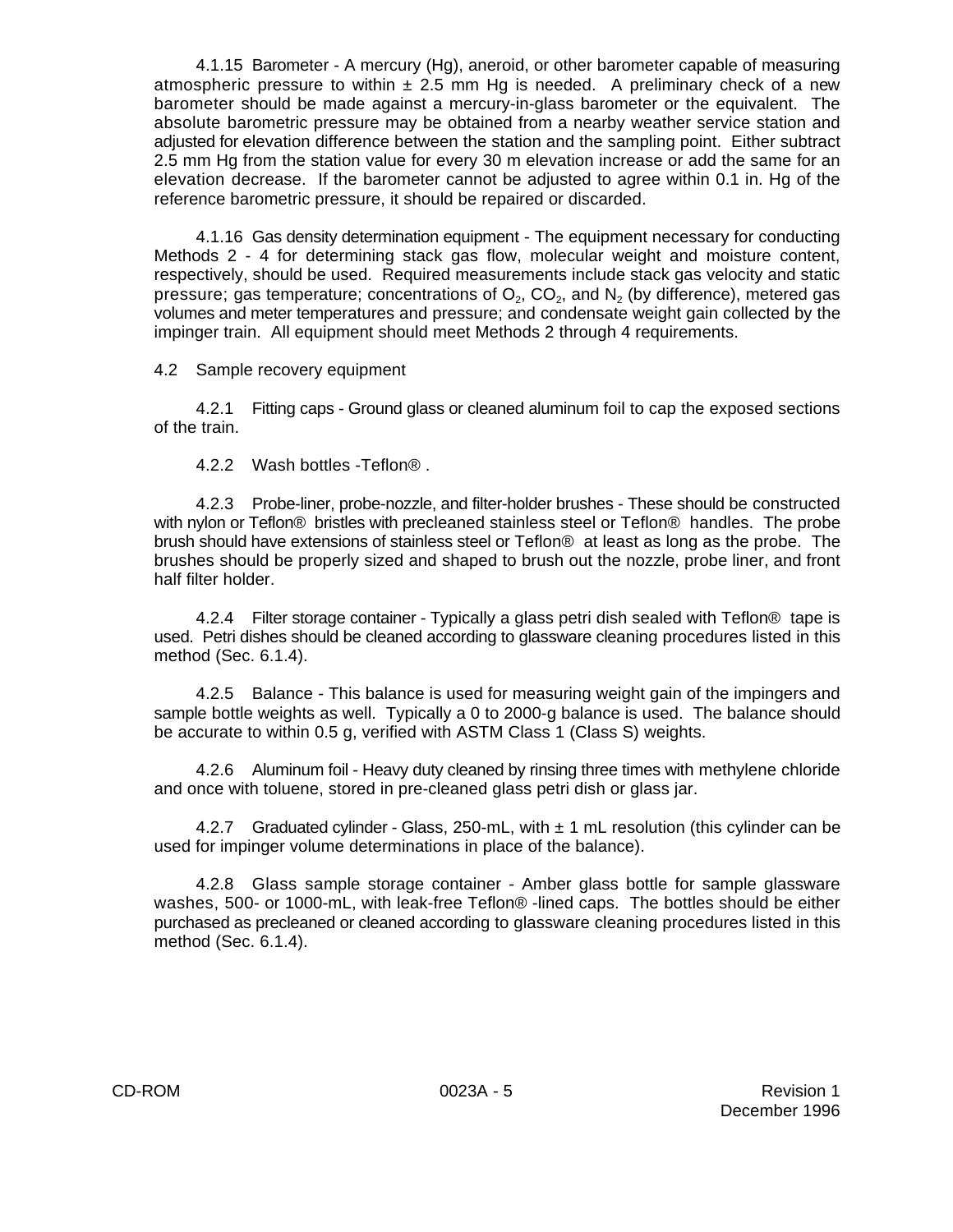5.1 Filters - Glass fiber filters, without organic binder, exhibiting at least 99.95% efficiency (< 0.05% penetration) on 0.3 µm dioctyl phthalate smoke particles. One filter from each batch is tested for contamination using the procedure in Sec. 5.1.2. If the filter fails the test, then all filters must be cleaned and retested before their initial use according to the following procedures.

5.1.1 Precleaning - Place no more than 50 filters in a Soxhlet extraction apparatus. Charge the Soxhlet with toluene and reflux for 16 hours. After extraction, allow the Soxhlet to cool. Remove the filters and dry under a clean nitrogen (N<sub>2</sub>) stream. Store the filters in cleaned glass petri dishes or amber glass bottles sealed with Teflon® tape or Teflon® -lined caps prior to using them.

5.1.2 As a quality control check prior to the field test, take one precleaned filter and perform Soxhlet extraction with toluene for 16 hours. Remove the toluene extract and analyze according to Method 8290. No analytes may be observed above the detection limit.

5.1.3 Filter surrogate spike solution - As stated in Sec. 7.3.3, this method calls for both the filter and the XAD-2® sorbent to be spiked with the same set of isotopically labeled PCDD/PCDF standards. Surrogate spikes are added to the sorbent prior to sampling and to the filter immediately before the sample extraction. The filter and XAD-2® fractions (including the associated glassware rinses) are extracted separately and analyzed separately. The surrogate standards listed in Table 1 should be used for both the filter spike and sorbent spike.

5.1.4 To ensure proper filter spiking, the isotopically-labeled standard solution, which is normally at a concentration of 0.1 ng/µL, is diluted to 0.004 ng/µL with nonane, for a dilution factor of 25. This spiking solution will be used to spike the surface of the filter as discussed in Sec. 7.3.1.

5.2 Sorbent resin - Amberlite XAD-2® resin. XAD-2® may be purchased precleaned or cleaned by the laboratory. If the sorbent has not been precleaned, a cleaning procedure capable of producing resin meeting the quality control check in Sec. 5.2.1.8 shall be implemented. The procedure given below has been found to produce excellent results.

5.2.1 Sorbent resin cleaning procedure

5.2.1.1 Place the sorbent resin in a clean beaker and rinse with reagent water. Discard the rinse. Fill the beaker a second time with reagent water and allow the resin to stand overnight. Discard this second rinse.

5.2.1.2 Place the sorbent resin in an all-glass thimble of a large Soxhlet extractor. The sorbent resin will float when in contact with methylene chloride. Therefore, add a glass wool plug on top of the resin in the thimble, and weight the glass wool plug down with a stainless steel ring that fits inside the thimble.

5.2.1.3 Place the thimble filled with resin into the Soxhlet extractor, add organicfree reagent water to the distilling flask, apply heat, and extract the resin for 8 hours.

5.2.1.4 Allow the Soxhlet extractor to cool, discard the water, and add methanol to the extractor. Apply heat and extract for 22 hours.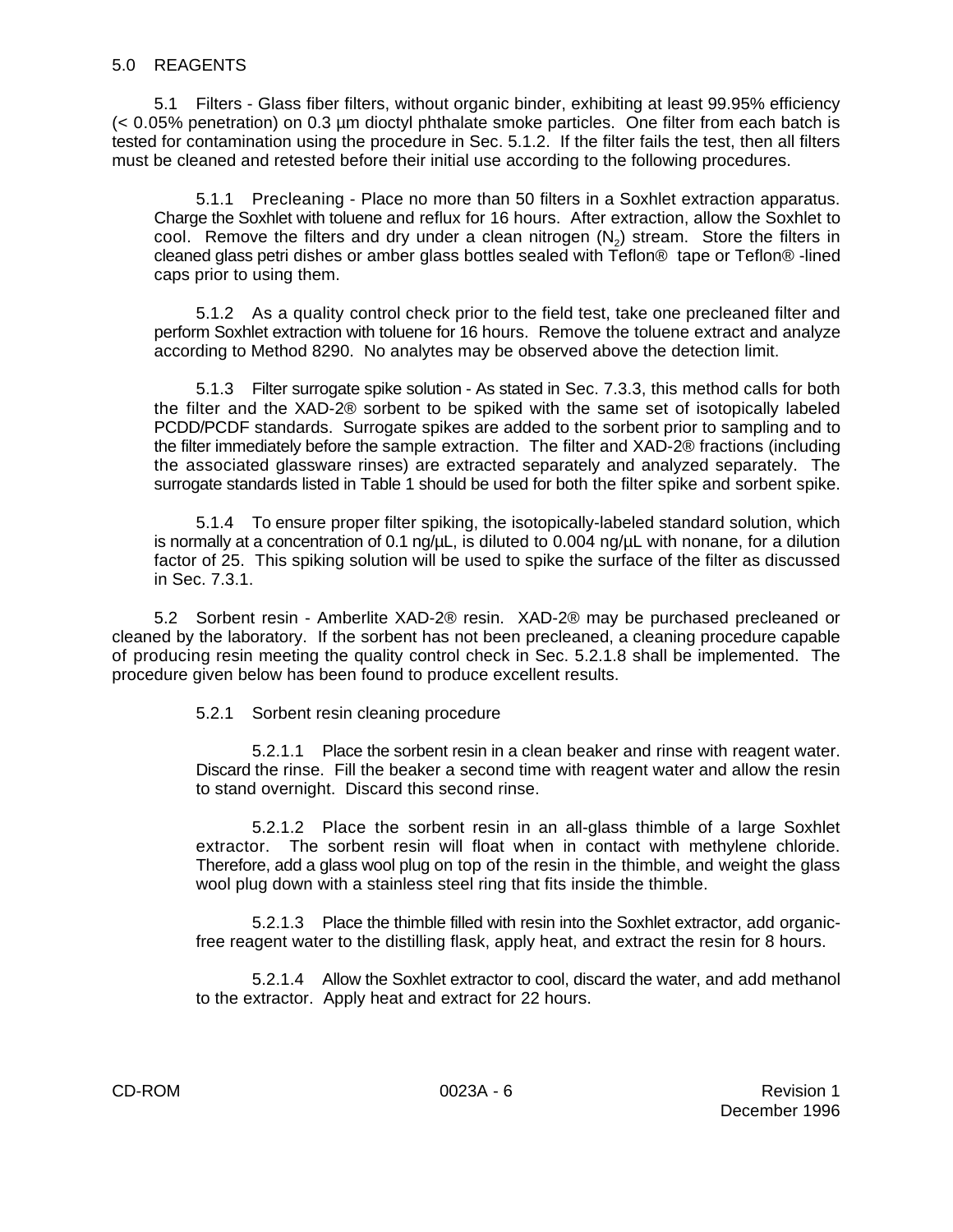5.2.1.5 Again allowing the extractor to cool, drain off the methanol, replace it with methylene chloride. Make sure that the stainless steel ring and glass wool plug are still in place and extract for 22 hours.

5.2.1.6 Extract the resin a fourth time, using toluene as the extraction solvent, for 22 hours.

5.2.1.7 Following the toluene extraction, the sorbent resin must be dried under a stream of clean dry nitrogen or other inert gas. This may be accomplished by transferring the resin to a large diameter glass column and flowing the gas through the column. The gas may be heated to less than  $40^{\circ}$ C, using a steam bath or other appropriate heat source. Continue the inert gas flow through the resin until all the residual solvent is removed. The flow rate should be sufficient to agitate the resin particles, but not so excessive as to cause the particles to fracture.

5.2.1.8 A quality control check should be conducted on the cleaned sorbent using HRGC/HRMS techniques (Method 8290). Typically, a method blank conducted previously on the same lot of sorbent can serve this purpose.

5.2.2 Sorbent resin surrogate spike solution - The-XAD-2® sorbent is spiked with isotopically labeled PCDD/PCDF standards prior to sampling (surrogate spikes).

5.3 Glass wool - Cleaned by sequential immersion in three aliquots of methylene chloride and one aliquot of toluene, dried in a 110 $^{\circ}$ C oven, and stored in a toluene-washed glass jar with a Teflon® -lined screw cap.

5.4 Organic-free reagent water - All references to water in this method refer to organic-free reagent water as defined in Chapter One.

5.5 Silica gel - Indicating type, 6 to 16 mesh. If previously used, dry at  $175^{\circ}$ C for two hours. New silica gel may be used as received. Alternatively, other types of desiccants may be used, provided that appropriate performance has been demonstrated.

5.6 Recovery solvents - Solvents must be pesticide quality or equivalent.

5.6.1 Acetone, CH<sub>3</sub>COCH<sub>3</sub>

5.6.2 Methylene chloride,  $CH<sub>2</sub>Cl<sub>2</sub>$ 

5.6.3 Toluene,  $C_6H_5CH_3$ 

#### 6.0 SAMPLING COLLECTION, PRESERVATION, AND PREPARATION

This section addresses preparation and collection procedures for sampling.

6.1 Laboratory preparation

6.1.1 Filters. (See Sec. 5.1.)

6.1.2 Sorbent trap. (See Sec. 5.2.)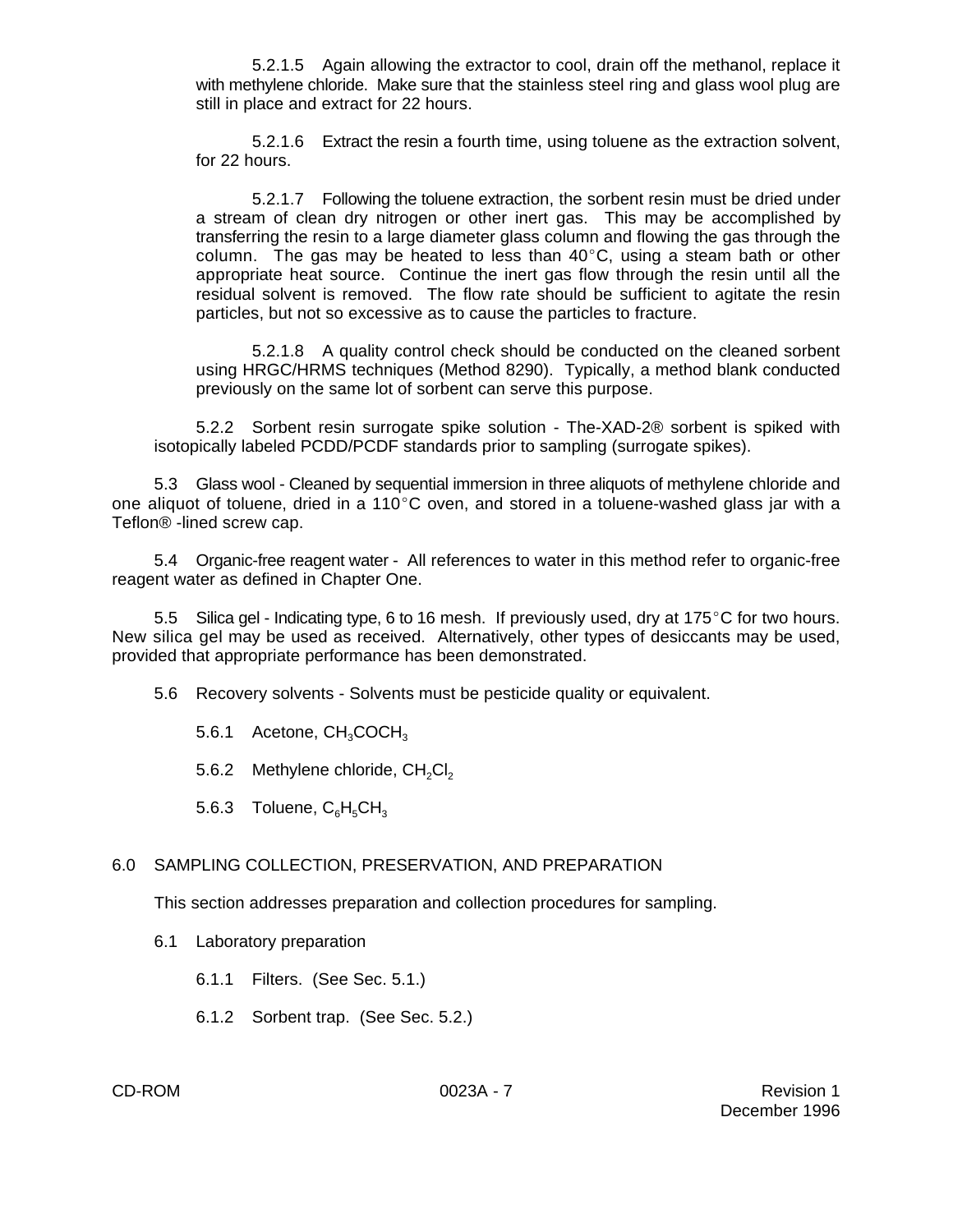6.1.3 Glass wool - Precleaning and storage. (See Sec. 5.3.)

6.1.4 Glassware - All glass components of the train should be cleaned thoroughly. The following procedure has been found to be effective, but any protocol which consistently results in contamination-free glassware is acceptable.

Soak all glassware in hot soapy water (Alconox® or equivalent). Rinse with tap water to remove soap. Rinse with distilled/deionized  $H<sub>2</sub>O$  (three times). Bake at  $400^{\circ}$ C for 2 hours. Rinse with methylene chloride (pesticide grade) (three times). Rinse with toluene (pesticide grade) (three times). Cap glassware with clean glass caps or cleaned aluminum foil. Mark cleaned glassware with color-coded identification stickers. Rinse glassware immediately before using with acetone and methylene chloride.

6.1.5 Because probe liners do not usually fit in glassware baths or ovens, they may be rinsed three times with methylene chloride followed by three rinses with toluene, and sealed during transport.

6.2 Preliminary field determinations

6.2.1 Sample site - The sampling site and the minimum number of sampling points should be selected according to Method 1 or as specified by the Agency. The stack static pressure, temperature, and range of velocity pressures  $(\Delta PS)$  should be determined using Method 2. The stack gas moisture content should be determined using Method 4, its alternatives, previous data, or an engineering estimate. Stack gas  $\mathrm{O}_2$  and  $\mathrm{CO}_2$  concentrations should be estimated and dry molecular weight should be calculated. These parameters are used to estimate the isokinetic sampling rate settings.

6.2.2 Nozzle size - The nozzle size should be based on the range of velocity pressures so that it is not necessary to change the nozzle size in order to maintain isokinetic sampling rates.

6.2.3 Sampling duration - The total length of sampling time needed to obtain the identified minimum sample gas volume is determined by comparing the anticipated average sampling rate with the volume requirement. (Average sampling rate should be within 0.5 to 0.75 cfm.) The same time should be allocated to all traverse points defined by Method 1. To avoid timekeeping errors, the length of time sampled at each traverse point should be an integer or an integer plus one-half minute.

6.2.3.1 Calculation of length of the sampling duration - The minimum sampling time required to achieve a minimum sample volume and the corresponding detection limit (DL) are given below.

Minimum sample time =  $\frac{1}{2}$  analytical DL (Sample Rate) x (desired gas conc. DL)

6.2.3.2 The following calculation is for a single isomer (i.e., 2,3,7,8-TCDF). Detection limits for other isomers may need to be calculated as well. For this example, it will be assumed that the analytical detection limit is 0.5 ng (actual analytical detection limit will need to be specified for each test program).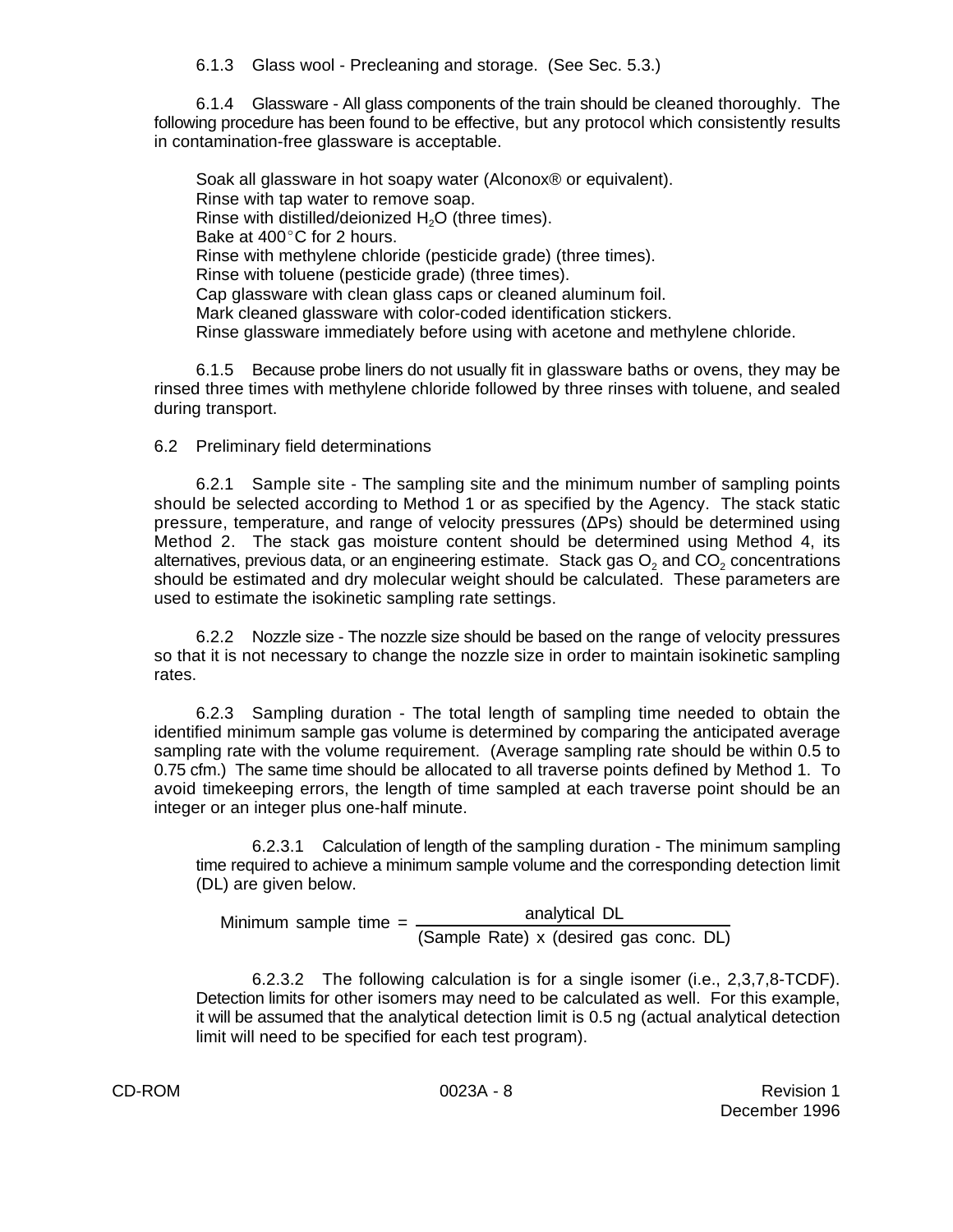6.2.3.3 At a sampling rate of 0.014  $m^3/m$ in (0.5 cfm), the sample volume per hour will be 0.85 m<sup>3</sup>/h. Assuming a desired stack gas concentration detection limit to be 0.1 ng/m<sup>3</sup>, the minimum sample time required to collect 0.5 ng at concentration in the stack of 0.1  $na/m<sup>3</sup>$  would be:

Minimum sample time = 
$$
\frac{0.5 \text{ ng}}{0.85 \text{ m}^3/\text{h} \times 0.1 \text{ ng/m}^3} = 6.25 \text{ h}
$$

6.2.3.4 The total sampling time should be greater than or equal to the minimum total sampling time required to achieve the necessary detection limit. In addition, the sampling time per point should be greater than 2 min (greater minimum time interval may be specified by the Agency), and the sample volume corrected to standard conditions shall exceed the required minimum total gas sample volume.

## 6.3 Calibration

Calibration of the apparatus is one of the most important functions in maintaining data quality. The detailed calibration procedures for the sampling apparatus listed in this section can be found in Method 5 and Method 0010. Table 4 summarizes the quality assurance functions for the calibrations.

## 6.3.1 Metering system

6.3.1.1 Full dry gas meter calibration - The dry gas meter (DGM) in the meter console of the sampling system should be fully calibrated against a primary standard meter (wet test meter or spirometer) or alternatively against a second reference meter (dry gas meter or critical orifice) that has been calibrated against a primary standard meter. The procedure can be found in Method 5.

6.3.1.2 Post-test DGM calibration check - Following the test program, the full calibration factor or meter Y should be checked by performing a post-test DGM calibration check. Any secondary reference meters can be used. Three calibration runs are conducted at the maximum vacuum reached during the testing. The average post-test calibration factor should not deviate from the full DGM calibration factor by more than 5%. Additional details on these procedures can be found in Method 5.

6.3.2 Temperature gauges - Each thermocouple should be permanently and uniquely marked on the casting; all mercury-in-glass reference thermometers should conform to ASTM E-1 63C or 63F specifications. Thermocouples should be calibrated in the laboratory with and without the use of extension leads. If extension leads are used in the field, the thermocouple readings at ambient air temperatures, with and without the extension lead, should be noted and recorded. Correction is necessary if the use of an extension lead produces a change greater than 1.5 percent.

6.3.2.1 Impinger, organic module, and dry gas meter thermocouples - For the thermocouples used to measure the temperature of the gas leaving the impinger train and the XAD-2® resin bed, three-point calibration at ice-water, room-air, and boiling-water temperatures is necessary. The thermocouples should be accepted only if the readings at all three temperatures agree to  $\pm 2^{\circ}$ C with those of the absolute value of the reference thermometer.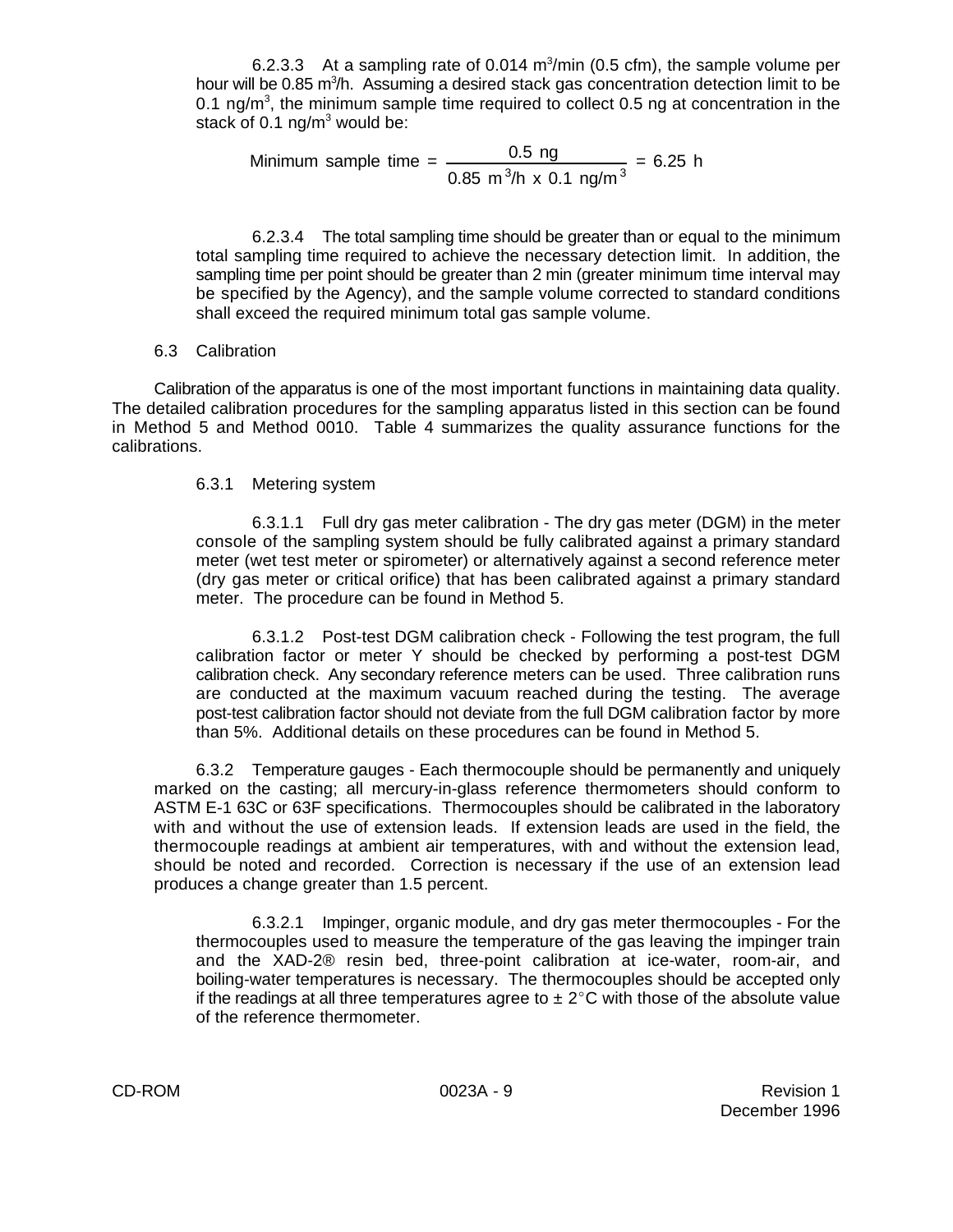6.3.2.2 Probe and stack thermocouple - For the thermocouples used to indicate the probe and stack temperatures, a three-point calibration at ice-water, boiling-water, and hot-oil-bath temperatures should be performed; it is recommended that room-air temperature be added, and that the thermometer and the thermocouple agree to within 1.5% at each of the calibration points. A calibration curve (equation) may be constructed and the data extrapolated to cover the entire temperature range suggested by the manufacturer.

6.3.3 Probe heater - The probe heating system should be calibrated prior to field use according to the procedure outlined in APTD-0576. Probes constructed according to APTD-0581 need not be calibrated if the curves of APTD-0576 are used.

6.3.4 Barometer - The field barometer should be adjusted initially and before each test series to agree within 2.5 mm Hg of the mercury-in-glass barometer or with the station pressure value reported by a nearby National Weather Service station, corrected for elevation. The correction for elevation difference between the station and the sampling point should be applied at a rate of -2.4 mm Hg/30 m of elevation increase. The results should be recorded on the pretest sampling check form.

6.3.5 Probe nozzle - Probe nozzles should be calibrated before initial use in the field. The ID of the nozzle should be measured with a micrometer to the nearest 0.025 mm. Three measurements should be made using different diameters each time and the average obtained. The difference between the high and the low numbers should not exceed 0.1 mm. When nozzles become damaged they should not be used again. Each nozzle should be permanently and uniquely identified.

6.3.6 Pitot tube - The Type S pitot tube assembly should be calibrated using the procedure outlined in EPA Method 2.

6.3.7 Balance - The balance should be calibrated initially by using ASTM Class 1 (Class S) standard weights and should be within 0.5 g of the standard weight.

6.4 Sampling train preparation - Care should be taken to ensure a clean sampling train preparation area free of excessive dust and organic compounds for preparing the sampling train.

6.4.1 Preparation of impingers - During preparation and assembly of the sampling train, all train openings where contamination can enter should be sealed until just prior to assembly or until sampling is about to begin.

6.4.1.1 The first impinger should be left empty (used as a water knock-out impinger due to long run times).

6.4.1.2 Approximately 100 mL of reagent water should be placed in the second and third impingers. This method does not require that organic analyses be conducted on the impinger contents. However, if analyses of semivolatile organic compounds are to be conducted, then the proper specifications on cleaning the impingers and water quality (i.e., HPLC-grade water) should be observed.

6.4.1.3 Approximately 200 to 300 g of silica gel should be placed in the fourth impinger. All impingers should be weighed separately to the nearest 0.5 g and the weights recorded. Impingers should be connected with glass U-tube connectors.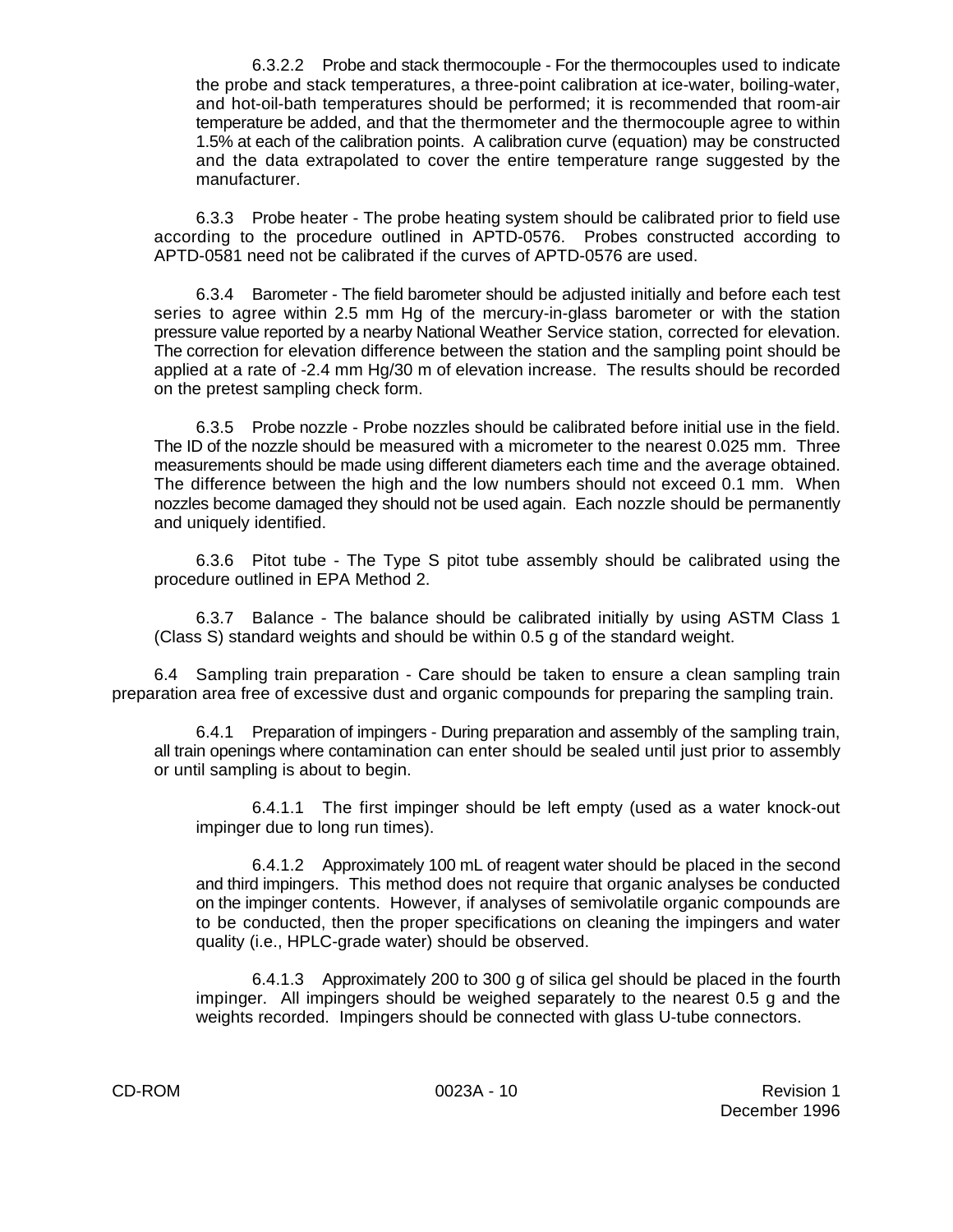6.4.2 Filter loading - A filter should be placed in a properly-cleaned filter holder using cleaned tweezers or clean disposable surgical gloves. The filter should be properly centered and the gasket (if used) properly placed to prevent the sample gas stream from circumventing the filter. The filter should be checked for tears after the assembly is completed.

6.4.3 Sorbent loading - The XAD-2® should be loaded and sealed in the analytical (preparation) laboratory.

6.4.4 Final assembly - The final assembly of the filter holder, condenser, and sorbent module can be performed at the stack location. All components should be sealed with either precleaned foil or socket joints.

6.5 Sampling train leak check procedures - Leak checks are necessary to assure that the sample has not been biased low by dilution air. Both pre-test and post-test leak checks are necessary.

6.5.1 Pre-test - After the sampling train has been assembled, the train should be leak checked at the sampling site by plugging the nozzle and pulling a 380 mm Hg vacuum. Leakage rates greater than 4% of the average sampling rate or 0.00057 m<sup>3</sup>/min, whichever is less, are unacceptable. Leak checks should be conducted according to Method 5 criteria.

6.5.2 During the sampling - If a component (e.g., filter assembly, sorbent module, or impinger) change is necessary during the sampling run, a leak check should be conducted before the change. The leak check should be done according to the procedure outlined above, except that it should be at a vacuum equal to or greater than the maximum value recorded up to that point in the test. If the leakage is less than 0.00057 m $\frac{3}{m}$ in or 4% of the average sampling rate (whichever is less), the results are acceptable. If, however, a higher leakage rate is obtained, the tester should record the leakage rate and either void the sampling run or perform sample volume leak corrections (if approved by the Agency). After replacing the train component, an initial leak check should be completed before sampling.

6.5.3 Post-test - The leak check should be completed at a vacuum equal to or greater than the maximum value reached during the sampling run. If the leakage rate is less than 0.00057 m<sup>3</sup>/min or 4% of the average sampling rate (whichever is less), the results are acceptable. If, however, a higher leakage rate is obtained the tester shall either void the sample run or perform sample volume leak corrections (if approved by the Agency).

6.6 Sampling train operation

6.6.1 Final pre-test sampling checks - After conducting the initial leak check, the following checks should be made:

- $\cdot$  Meter box examination
- Manometers leveled and zeroed
- $\cdot$  Pump checked for proper operation
- $\cdot$  Pitot lines leak checked
- Probe markings verified
- Thermocouples reading correctly
- $\cdot$  Size and orientation of the nozzle verified
- $\cdot$  Method 3 equipment for CO<sub>2</sub>/O<sub>2</sub> checked for proper assembly and leak checked and
- Isokinetic K-factor checked to ensure that it is correct.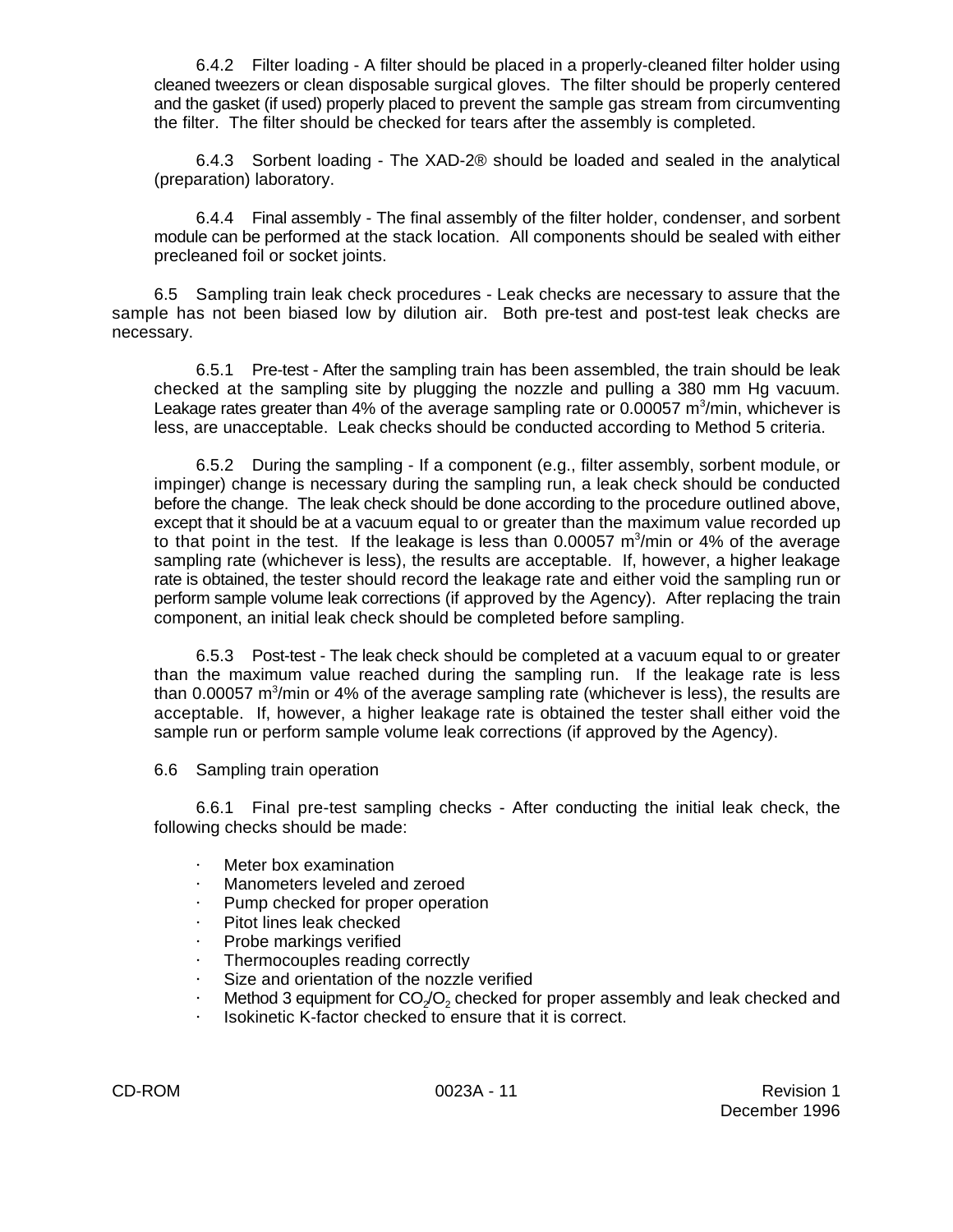Immediately prior to sampling:

- Portholes should be cleaned to minimize the chance of sampling deposited material
- Probe and filter heating system temperatures should be checked
- @ Condenser/sorbent cooling system temperatures should be checked and
- Proper nozzle location should be verified.

6.6.2 The sampling procedure below should be followed.

6.6.2.1 Sampling - Initial dry gas meter readings, barometric pressure, and temperatures should be recorded. The tip of the probe should be positioned at the first sampling point with the nozzle tip pointing directly into the gas stream. When the probe is in position, the open area around the probe and the porthole should be blocked off to prevent flow disturbances and non-representative dilution of the gas stream. The pump should be turned on and the sample flow adjusted immediately to attain isokinetic conditions. The Method 3 sampling system should be turned on. Velocity pressures should be recorded and the sampling rate adjusted to isokinetic. Other readings of velocity pressure ( $\Delta$ P), orifice pressure ( $\Delta$ H), stack gas temperature (T<sub>s</sub>), probe temperature  $(T_o)$ , filter temperature  $(T_i)$ , sorbent trap temperature  $(T_i)$ , silica gel impinger temperature  $(T_{\text{sg}})$ , dry gas meter inlet and outlet temperatures  $(T_{\text{m}})$ , dry gas meter volume, and sample vacuum should be made.

6.6.2.2 The stack should be traversed as directed in Method 5 procedures. At each sample point, the above readings should be taken and sample flow rates adjusted to isokinetic. Following the traverses, the pump is turned off, the probe removed from the stack, and the final DGM readings recorded. Care should be taken not to bump the nozzle against stack walls in order to minimize the chance of breakage or extracting deposited material. Following each port traverse, a leak check is recommended in order to ensure a leak tight system. An additional leak check may also be performed after the train is moved to the next port, prior to sampling. The necessary post-test leak check should be conducted and the leak rate recorded.

6.6.2.3 Periodically during the test run, the connecting glassware from the probe, through the filter, and to the condenser should be checked for water condensation. If any condensation is evident, verify that the temperature sensors and heater systems are functioning properly. Ice should be maintained around the impingers to keep both the sorbent trap entrance and silica gel exit temperature at  $20^{\circ}$ C. Filter vacuum should be checked for sudden increases. The filter should be changed if the vacuum exceeds 15 in. Hg. The manometer level and zero should also be checked periodically during each traverse, because vibrations and temperature fluctuations can cause the manometer zero to shift.

6.6.2.4 Following the post-test leak check, the probe should be disconnected, and the nozzle and the end of the probe capped with precleaned aluminum foil, or equivalent caps. The inlet to the filter holder should be capped according to one of the methods previously mentioned. It may be necessary to loosen the seal between the sorbent module outlet and the inlet to the first impinger to prevent water from being drawn back into the module when the sample train cools. Alternatively, the filter holder, condenser and sorbent module may be disassembled and immediately capped at the stack location and removed to the sample recovery area.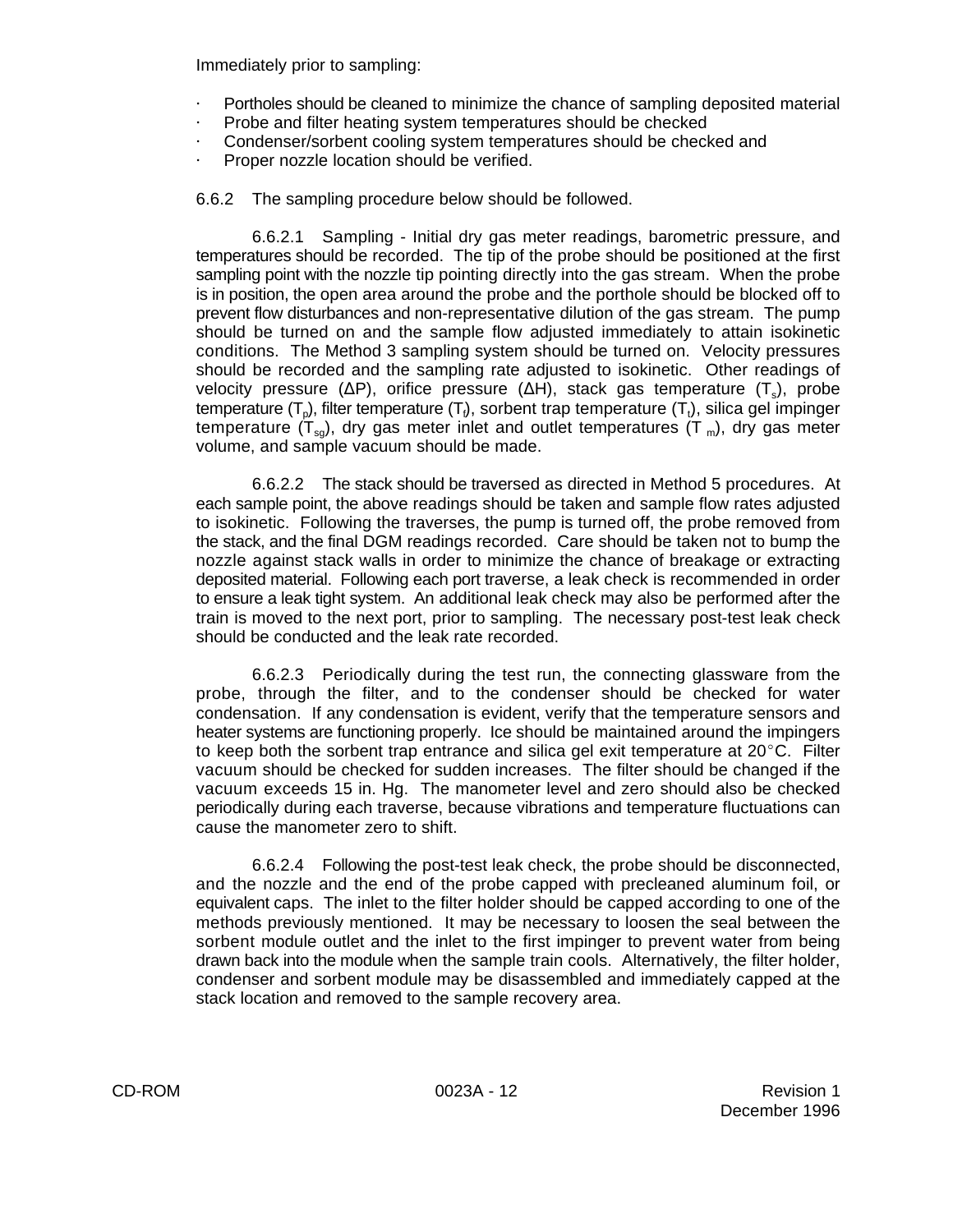6.7 Collection of blanks - Four different sampling blanks should be collected: field blanks, reagent blanks, proof blanks, and method blanks (laboratory only). Only two sampling blanks should be analyzed initially: the field blank and the laboratory method blank. If the field blank has high levels of contamination and the laboratory blank does not show high background levels of PCDD/PCDF, the other blanks should be analyzed to help determine the source of the contamination. Blanks are further discussed in Sec. 8.0.

# 7.0 PROCEDURE

7.1 Recovery preparation - Proper recovery procedure begins as soon as the probe is removed from the stack at the end of the sampling period. The nozzle end of the sampling probe should be sealed with precleaned aluminum foil and disconnected from the filter holder. When the probe is cool enough to be handled safely, all external particulate matter near the tip of the probe should be wiped off and both ends of the probe closed off with aluminum foil. Both openings to the filter holder, transfer line (if used), condenser, sorbent trap, and impinger train should be disconnected and sealed. Care should be taken not to lose any condensed water upstream of the impingers (if present) during this process.

Train components should be transferred to the cleanup area. This area should be clean and enclosed so that the chances of losing or contaminating the sample are minimized. Smoking, which could contaminate the sample, is not allowed in the cleanup area. Cleanup personnel should wash their hands prior to sample recovery. The train should be inspected prior to and during disassembly and any abnormal conditions, e.g., broken filter, colored impinger liquid, etc., noted.

7.2 Sample recovery procedure - As shown in Figure 3, the sampling train should be recovered into four containers. The procedures applicable to each sample container are briefly discussed in the following section.

7.2.1 Filter (Container 1) - The filter should be removed carefully from the filter holder and placed in its identified container. Cleaned tweezers should be used to handle the filter. Fold the filter, if necessary, with the particulate cake inside the fold. Any particulate matter and filter fibers which adhere to the filter holder gasket should be transferred to the container by using a dry inert bristle brush and a sharp-edged blade. The container should be sealed with Teflon® tape.

7.2.2 Front half rinse (Container 2) - Quantitatively recover material deposited in the nozzle, probe liner, probe transfer line, cyclone (if used), and the front half of the filter holder. Brush while rinsing three times each with acetone and then rinse three times with methylene chloride. All rinses should be put into Container 2. The outside of the probe, the pitot tube, and the nozzle should be cleaned to prevent particulates from being brushed into the sample bottle. The probe liner should be tilted and rotated while squirting acetone into the upper end to assure complete wetting of the inside surface. Acetone is then squirted into the upper end while pushing the probe brush through the liner with a twisting motion, with the drainage caught in the sample bottle (Container 2). The brushing procedure should be repeated two more times or until no particles are visible in the drainage and a visual inspection of the liner reveals no particles remaining inside. The brush should be rinsed into the sample bottle to collect any particulates that may be retained within the bristles. The three acetone rinses are followed with methylene chloride and two rinses with toluene allowing the rinsate to collect into the same sample container.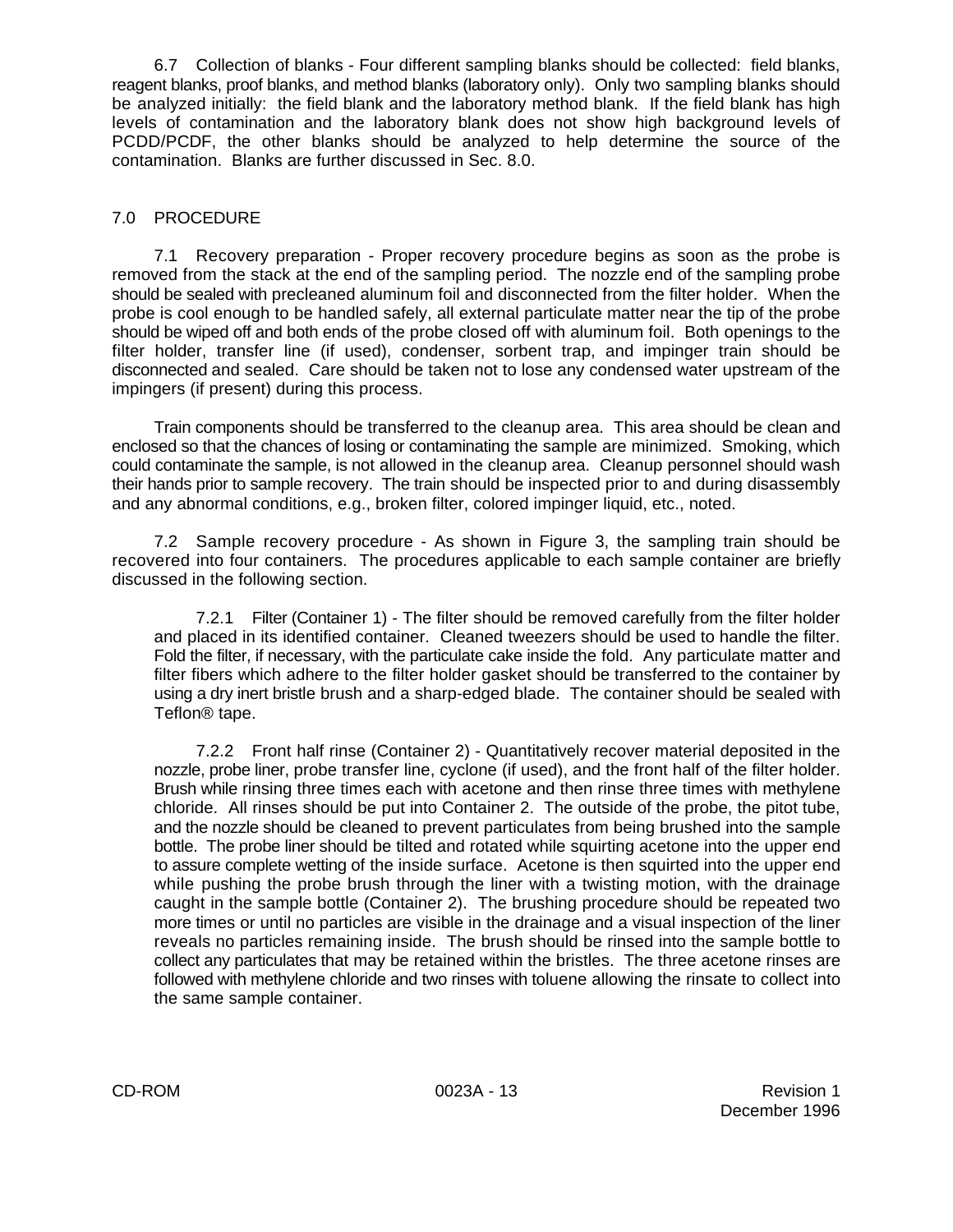After all the rinsings have been collected, the lid on the sample container should be tightened securely. As a precaution in case of leakage, the liquid level should be marked on the sample container and the cap sealed with Teflon® tape. The sample recovery should be recorded on the sample recovery form.

7.2.3 Sorbent module (Container 3) - The sorbent module should be removed from the train, tightly capped at both ends with aluminum foil or glass caps, labeled and stored on ice for transport to the laboratory. Care should be taken to ensure that no ice water can leak into the stored traps or any other train component.

7.2.4 Back half rinse (Container 4) - Rinse the back half of the filter holder, the connecting line between the filter holder and the condenser, and the condenser itself (if separate from the trap) three times with acetone, followed by two rinses with methylene chloride and two rinses with toluene. The sample container (Container 4) is then identified and sealed as discussed above.

7.2.5 Impinger water - Any color or film in the impinger water should be noted on the sample recovery form. The entrained moisture in the first three impingers should be measured to within  $\pm$  1 mL by using a graduated cylinder or by weighing to within 0.5 g by using a balance, and the data recorded appropriately. This information is needed to calculate the moisture content of the effluent gas. If the sampling train catch is to be analyzed exclusively for dioxins and furans, then the impinger liquid may be discarded after the volume or weight is recorded.

7.2.6 Silica gel - The color of the indicating silica gel should be noted on the recovery form to determine if it has been completely spent and the impinger weighed to determine entrained moisture weight gain. Analysis is not required.

7.3 Analysis summary - The following section summarizes the analytical procedures for quantitating PCDD/PCDF collected by the sampling train. Sample preparation procedures and the basic analytical techniques are listed. The detailed analytical protocol can be found in Method 8290.

7.3.1 As shown in Figure 4, the analytical procedure requires the sampling train to be analyzed in two fractions. Containers 1 and 2 (filter and front half rinse) are combined and analyzed. Containers 3 and 4 (sorbent trap and back half rinse) are also combined and analyzed. In this way filter surrogate standard recoveries and XAD-2® surrogate standard recoveries are both determined separately.

7.3.2 Acceptance criteria and corrective actions for surrogate recoveries are as follows:

7.3.2.1 All PCDD/PCDF surrogate recoveries should be within 70 to 130 percent.

7.3.2.2 If all isomer recoveries are greater than 130 percent, the sampling runs should be repeated,

7.3.2.3 If all isomer recoveries are less than 70 percent, the sampling runs should either be repeated or the final results should be divided by the fraction of surrogate recovery.

7.3.2.4 If some of the isomer recoveries are within the acceptance range and some are not, then the final results for the isomers outside the range should be divided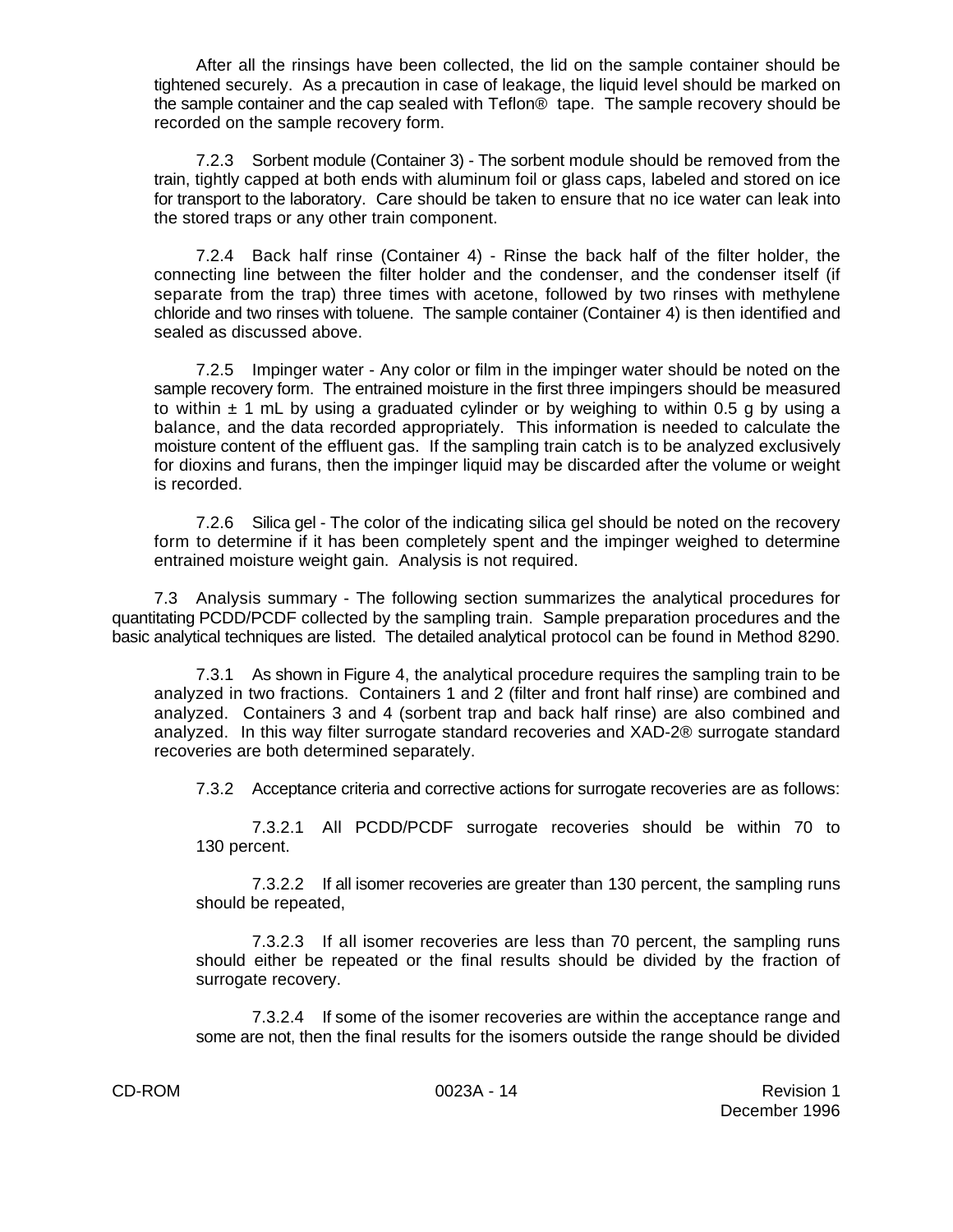by the fraction of the surrogate recovery, the resulting corrected results should be flagged in the data tables, and a discussion should be included in the final report.

7.3.2.5 Acceptance criteria for other standard recoveries (i.e., internal) should conform to Method 8290 requirements.

7.3.3 As discussed in Secs. 5.1.2 and 5.2.1, surrogate spikes are added to the sorbent trap prior to sampling and to the filter immediately prior to extraction. The same set of isotopically-labeled compounds is used for these spikes. The analytical procedure for both fractions is given in the following sections. All samples should be extracted within 30 days of collection and analyzed within 45 days of extraction.

7.3.4 Sample preparation and internal standard addition - The following procedure should be performed for the filter/front half analysis and the sorbent trap/back half analysis. The only difference between the two procedures is that surrogate standards are added to the filter/front half fraction immediately prior to sample preparation whereas the surrogate standards have already been added to the sorbent trap/back half prior to sampling.

7.3.4.1 Filter/front half fraction procedures - Place a cellulose extraction thimble, 1 g of silica gel or sodium sulfate, and a plug of glass wool into the Soxhlet apparatus, charge the apparatus with toluene, and reflux for a minimum of 3 hours. Remove the toluene and discard it, but retain the silica gel. Remove the extraction thimble from the extraction system and place it in a glass beaker to catch the solvent rinses.

7.3.4.2 Add exactly 1.0 mL of the surrogate spiking solution (Sec. 5.1.2) uniformly onto the surface of the filter while it is still in the petri dish in which it was returned from the field, using an adjustable pipet. Transfer the filter directly to the extraction thimble of the extraction system. Rinse the petri dish with 10 mL of toluene three times collecting the rinsate into the beaker.

7.3.4.3 Concentrate the sample in Container 2 (acetone/ methylene chloride rinses) to a volume of about 1-2 mL using a Kuderna-Danish concentrator apparatus, followed by nitrogen blow down at a temperature of less than  $37^{\circ}$ C. Rinse the sample container three times with small portions of methylene chloride and add these to the concentrated solution and concentrate further to near dryness. This residue contains particulate matter removed in the rinse of the train probe and nozzle. Add the concentrate to the filter in the Soxhlet apparatus described above.

7.3.4.4 Add 40 µL of the internal standard solution. Fortification is accomplished by using the sample fortification solutions described in Table 1. Cover the contents of the extraction thimble with the cleaned glass wool plug and proceed to the extraction procedure.

7.3.4.5 Sorbent trap/back half fraction procedures - Prepare another extraction thimble/silica gel system as described above. Suspend the adsorbent module directly over the extraction thimble in the beaker. The glass frit of the module should be in the up position. Using a Teflon® squeeze bottle containing toluene, flush the XAD-2® into the thimble onto the bed of cleaned silica gel. Thoroughly rinse the glass module catching the rinsings in the beaker containing the thimble, first with methanol, if needed, then with toluene into the thimble. If the resin is wet, effective extraction can be accomplished by loosely packing the resin in the thimble. Add glass wool plug from the XAD-2® sampling module to the thimble.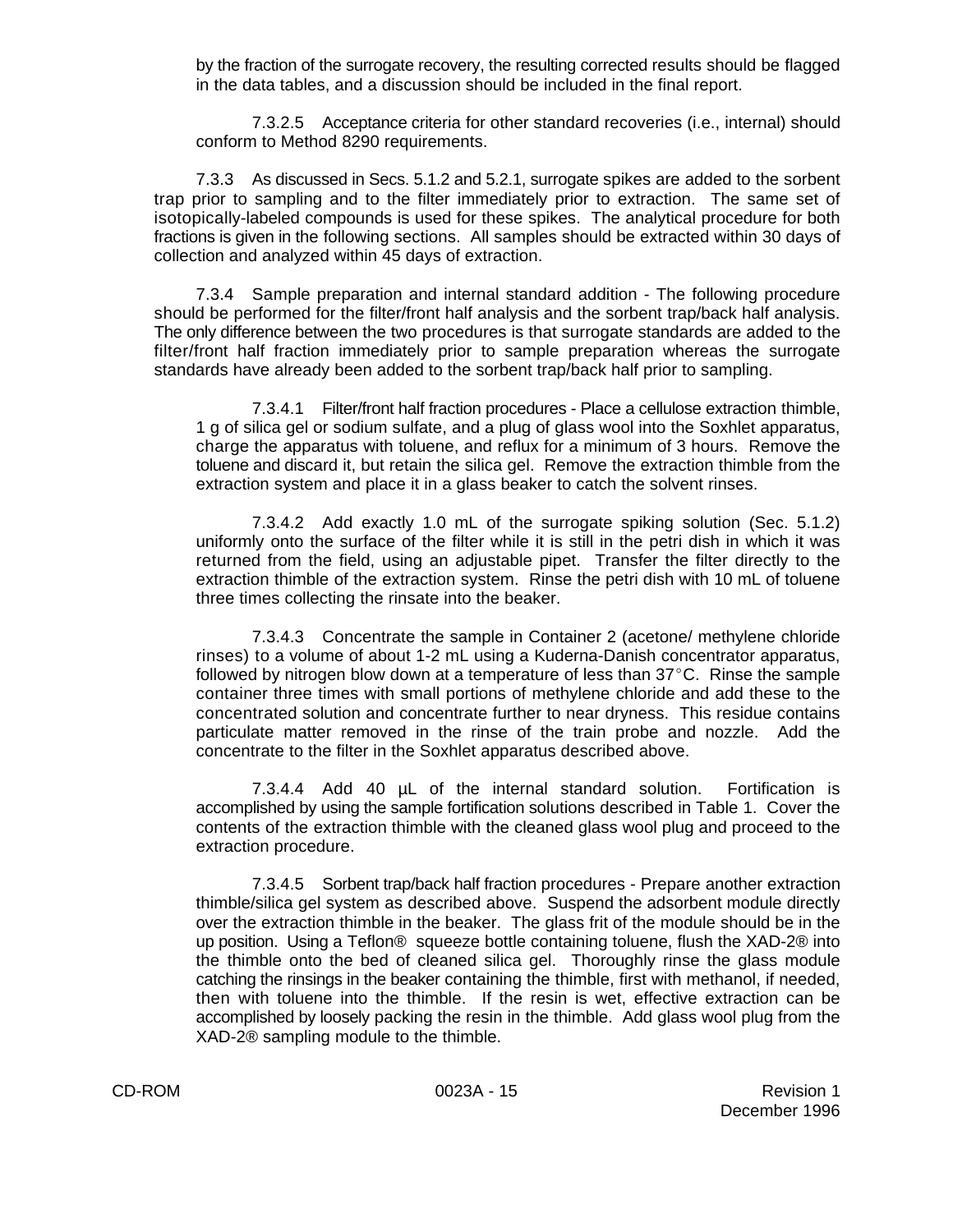7.3.4.6 Concentrate the sample in Container 4 (acetone/methylene chloride rinses) to a volume of about 1 - 2 mL using a Kuderna-Danish concentrator apparatus, followed by nitrogen evaporation at a less than  $37^{\circ}$ C. Rinse the sample container three times with small portions of methylene chloride and add these to the concentrated solution and concentrate further to near dryness. Add the concentrate to the XAD-2® resin in the Soxhlet apparatus described above.

7.3.4.7 Add 40 µL of the internal standard solution. Fortification is accomplished by using the sample fortification solutions described in Table 1. Cover the contents of the extraction thimble with a cleaned glass wool plug to prevent the XAD-2® resin from floating into the solvent reservoir of the extractor and proceed with extraction (Sec. 7.3.2).

7.3.5 Sample extraction - Place the thimble in the extractor and add the toluene contained in the beaker to the solvent reservoir. Pour additional toluene to fill the reservoir approximately two-thirds full. Add Teflon® boiling chips and assemble the apparatus. Adjust the heat source to cause the extractor to cycle three times per hour. Extract the sample for 16 hours. After extraction, allow the Soxhlet to cool. Transfer the toluene extract and three 10 mL between rinses to the rotary evaporator. Concentrate the extract to approximately 10 mL.

Use a nitrogen evaporative concentrator to reduce the volume of the extract to about 100 µL. Redissolve the residue in 5 mL of hexane.

7.3.6 Sample clean-up and fractionation - Sample extracts described above are spiked with 40 µL of the alternate standard fortification solution, then divided into two equal portions. One half of each sample extract is archived for future needs. The other portion is solventexchanged to hexane then subjected to three column chromatographic cleanup steps as described in Method 8290.

7.3.7 Analysis summary - The samples are analyzed with a high resolution gas chromatographic column coupled to a high resolution mass spectrometer (HRGC/HRMS) using the instrumental parameters described below. Prior to analysis, the Recovery Standard solution from Table 1 is added to each sample. Sample extracts are first analyzed using a capillary column to determine the concentration of each isomer of PCDDs and PCDFs (tetrathrough octa-). If 2,3,7,8-TCDF is detected in this analysis, another aliquot of the sample is analyzed separately, using a second, dissimilar column to confirm and more accurately measure the 2,3,7,8-TCDF isomer. Other column systems may be used, provided that the user is able to demonstrate by means of calibration and performance checks that the column system is able to meet the specifications of Method 8290.

7.3.8 All other analytical specifications for determining the amounts of PCDD/PCDF isomers collected in the filter/front half and sorbent trap/back half fractions can be found in Method 8290.

#### 7.4 Calculations

The mass of each isomer from the front half train fraction is added to that from the back half fraction to obtain a train total before further calculation. If a measurable amount of the isomer is found in one fraction, but the amount in the second fraction is below detection limit, the following strategy is recommended, but is subject to being overruled by regulatory authorities. Count the "nondetect" as zero if the detection limit is less than 10% of the total of the detected amount from the other fraction. In cases where the detection limit in the second fraction is greater than 10% of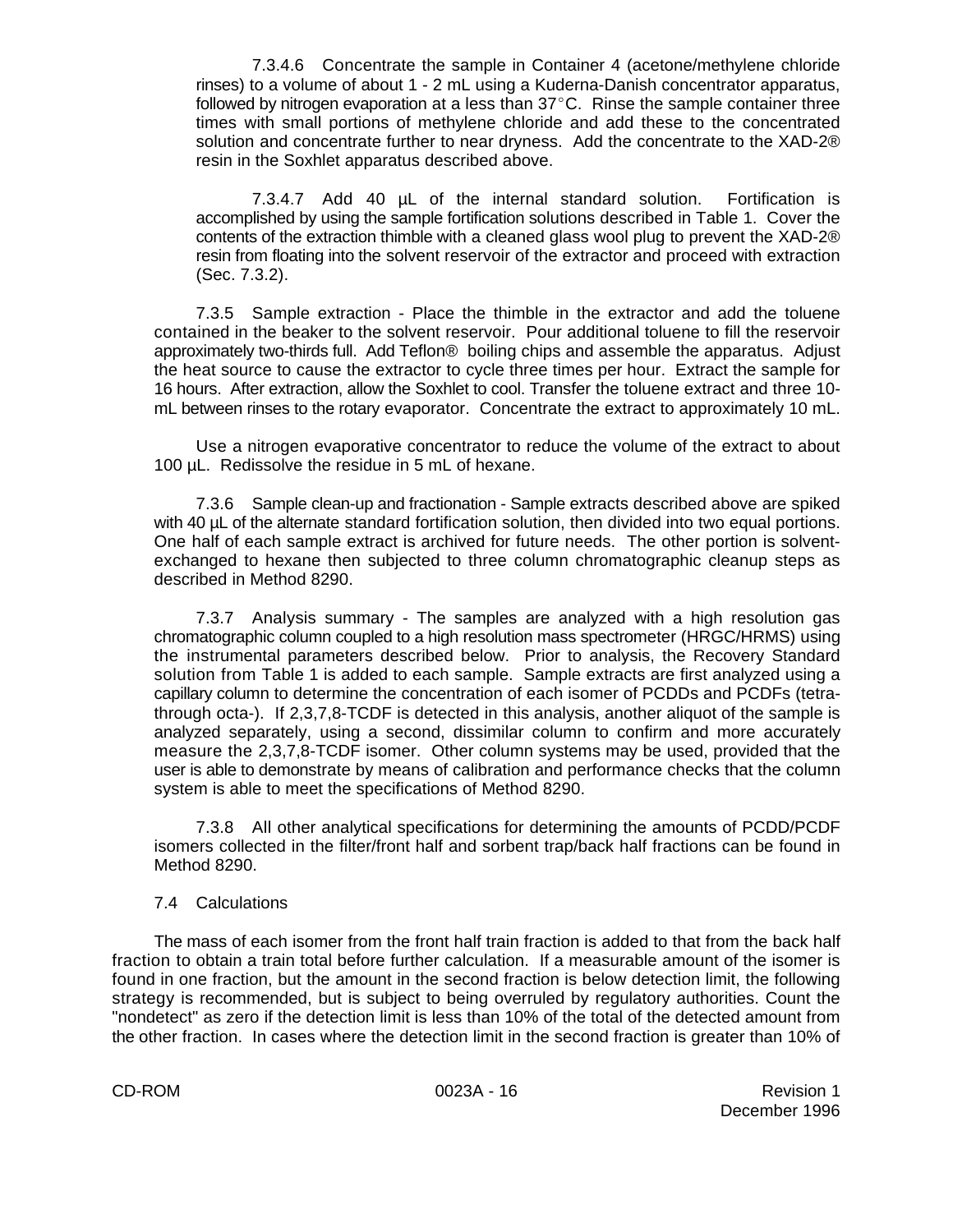the amount detected in the first fraction, then report the total as greater than the detected amount but less than the detected amount plus the second fraction detection limit.

The following section describes the calculations used to determine gas concentrations and emissions of PCDD and PCDF isomers. Toxic equivalent calculations are not included in this method. Each set of calculations should be repeated or spot-checked, as a QC measure. Calculations should be carried out to at least one extra decimal place beyond that of the acquired data and should be rounded off after final calculation to two significant digits for each run or sample. All rounding of numbers should be performed in accordance with the ASTM 380-76 procedures.

The nomenclature and sampling equations are presented in Sec. 7.4.1.

- 7.4.1 Sampling nomenclature
	- $A_n =$  Cross sectional area of nozzle, m<sup>2</sup> (ft<sup>2</sup>).
	- $A_s$  = Cross sectional area of stack, m<sup>2</sup> (ft<sup>2</sup>).
	- $B_{ws}$  = Water vapor in the gas stream, proportion by volume.
	- $C_i$  = Concentration of pollutant i,  $\mu$ g/dscm (lb/dscf).
	- $E_i$  = Emission rate of pollutant i, g/sec (lb/hr).
	- $D_{N}$  = Diameter of nozzle, mm (in.)
	- $I =$  Percent of isokinetic sampling.
	- $M_w$  = Molecular weight of water, 18.0 g/g-mole (18.0 lb/lb-mole).
	- $M_d$  = Molecular weight of dry stack gas, g/g-mole (lb/lb-mole).
	- $M_s$  = Molecular weight of wet stack gas, g/g-mole (lb/lb-mole).
	- $m_i$  = Mass of pollutant i collected by sampling train,  $\mu$ g (lb).
	- $P_{\text{bar}}$  = Barometric pressure at the sampling site, mm Hg (in. Hg).
	- $P_{static}$  = Static gauge pressure of stack gas, mm H<sub>2</sub>O (in. H<sub>2</sub>O).
	- $P_s$  = Absolute stack gas pressure, mm Hg (in. Hg).
	- $P_{\text{std}}$  = Standard absolute pressure, 760 mm Hg (29.92 in. Hg).
	- $Q_{sd}$  = Average stack gas volumetric flow, dry, standard conditions, dscmm (dscfm).
	- R = Ideal gas constant, 0.06236  $\lbrack$  (mm Hg)  $\lbrack$  (m<sup>3</sup>)] /  $\lbrack$  ( $\lbrack$  <sup>e</sup>K) (g-mole)] {21.85  $\lbrack$  (in. Hg) (ft<sup>3</sup>)] /  $[(^{\circ}R)$  (lb-mole)]}.
	- $T_m$  = Absolute average DGM temperature K ( $\textdegree$ R).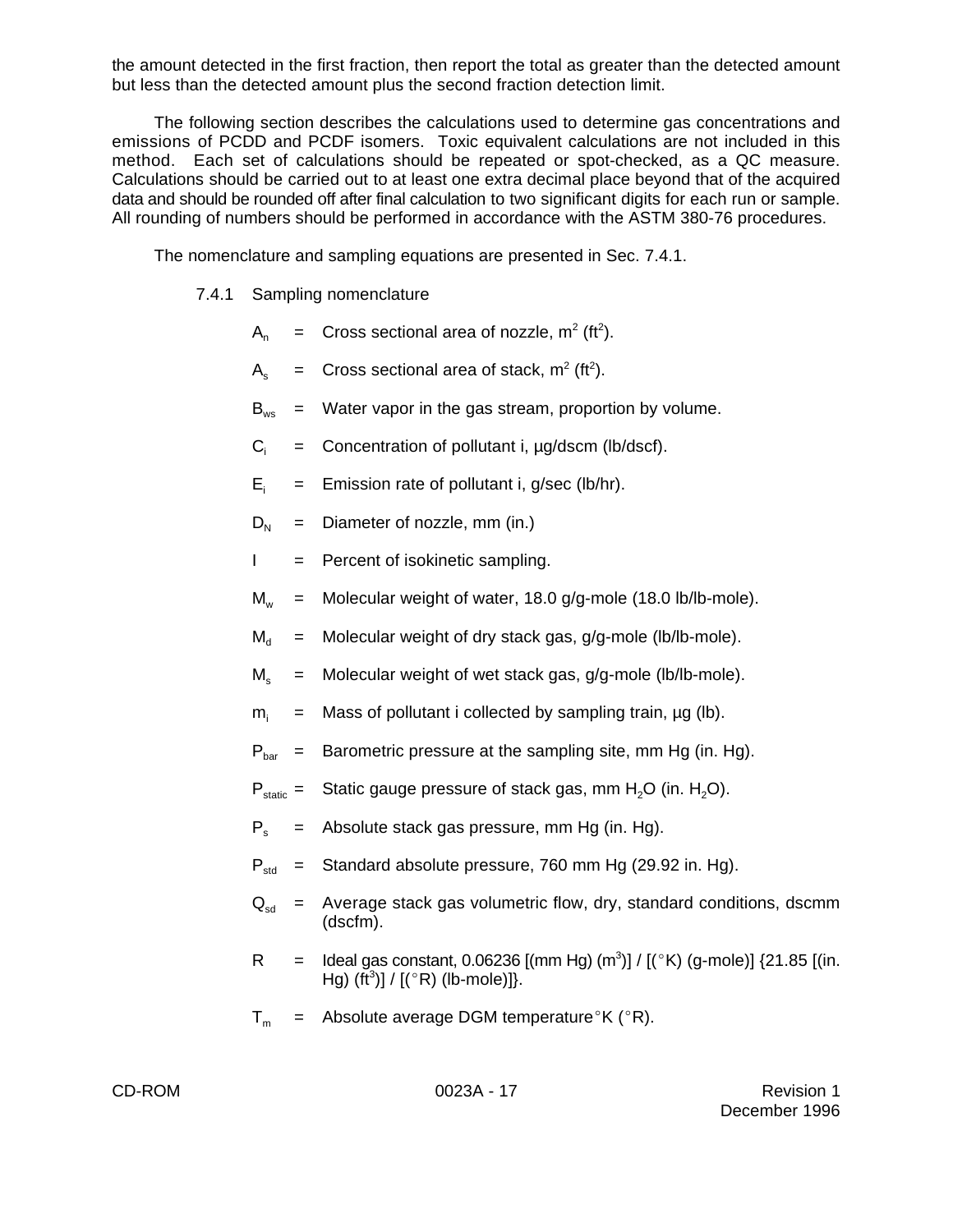- $T<sub>s</sub>$  = Absolute average stack gas temperature K ( $\degree$ R).
- $T_{\text{std}}$  = Standard absolute temperature, 293°K (528°R).
- $V_{\text{bc}}$  = Total volume liquid collected in impingers and silica gel (mL).
- $V_m$  = Volume of gas sample as measured by dry gas meter, dcm (dcf).
- $V_{m(std)} =$  Volume of gas sample measured by the dry gas meter, corrected to standard conditions, dscm (dscf).
- $V_{w(std)}$  = Volume of water vapor in the gas sample, corrected to standard conditions, scm (scf).
- $V<sub>s</sub>$  = Stack gas velocity, calculated by Method 2, Equation 2-9, using data obtained from Method 5, m/sec (ft/sec).
- $Y = \text{Dry gas meter calibration factor.}$
- $\Delta P$  = Average pressure differential across pitot tube, mm H<sub>2</sub>O (in.H<sub>2</sub>O).
- $\Delta H$  = Average pressure differential across the orifice meter, mm H<sub>2</sub>O (in.  $H<sub>2</sub>O$ ).
- $\rho_w$  = Density of water, 0.9982 g/mL (0.002201 lb/mL).
- $\theta$  = Total sampling time, min.

$$
K_p
$$
 = 85.49  $\frac{\text{ft}}{\text{sec}} \left[ \frac{(\text{lb/lb} - \text{mole}) (\text{in. Hg})}{^{\circ} R (\text{in. H}_2 0)} \right]^{1/2}$ 

13.6 = Specific gravity of mercury.

7.4.2 Dry gas volume - Correct the sample volume measured by the dry gas meter to standard conditions (20 $^{\circ}$ C, 760 mm Hg or 68 $^{\circ}$ F, 29.92 in. Hg) by using the following equation, where:

 $\mathsf{K} _{i}$  = 0.3858 °K/mm Hg for metric units, or

 $= 17.64$  °F/in. Hg for English units.

If the leak corrections to sample volume are necessary and have been approved by the test administrator, follow procedures listed in Method 0010.

7.4.3 Volume of water vapor

$$
V_{w(std)} = V_{lc} \frac{\rho_w \ R \ T_{std}}{M_w \ P_{std}} = K_2 \ V_{lc}
$$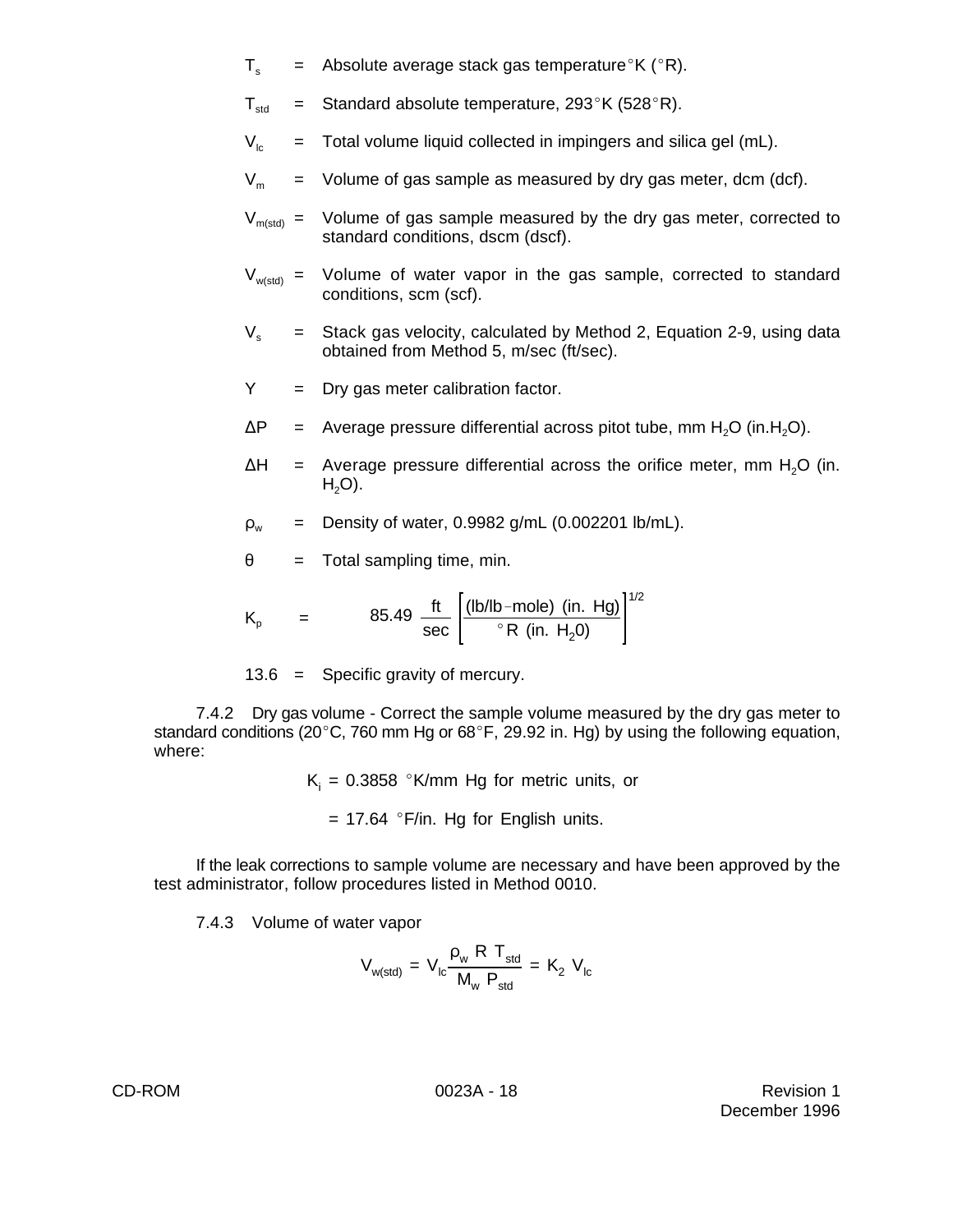where:

$$
K_2 = 0.001333 \text{ m}^3/\text{m}
$$
 for metric units, or

 $= 0.04707$  ft<sup>3</sup>/mL for English units.

7.4.4 Moisture content

$$
B_{ws} = \frac{V_{w(std)}}{V_{m(std)} + V_{w(std)}}
$$

- NOTE: In saturated or water droplet-laden gas streams, two calculations of the moisture content of the stack gas should be made, one from the impinger analysis (Sec. 7.4.3), and a second from the assumption of saturated conditions. The lower of the two values of  $B_{ws}$  should be considered correct. The procedure for determining the moisture content based upon assumption of saturated conditions is given in a "Note" in Sec. 1 of Method 4. For the purposes of this method, the average stack gas temperature may be used to make this determination, provided that the accuracy of the in-stack temperature sensor is  $\pm 2^{\circ}$ C.
- 7.4.5 Absolute stack gas pressure

$$
P_s = P_{bar} + \frac{P_{static}}{13.6}
$$

7.4.6 Average molecular weight of dry stack gas

Dry: M<sub>d</sub> = (0.32 x %O<sub>2</sub>) × (0.44 x %CO<sub>2</sub>) +(0.28 x (100 - (%O<sub>2</sub> + %CO<sub>2</sub>))

$$
Wet: M_s = M_d \times (1 - B_{ws}) + (B_{ws} \times M_w)
$$

7.4.7 Stack gas velocity at stack conditions

$$
V_s = K_p \times C_p \times \sqrt{\Delta}P \times \sqrt{\frac{T_s + T_{std}}{P_s \times M_s}}
$$

7.4.8 Average stack gas volumetric flow at dry, standard conditions

$$
Q_{sd} = V_s \times A_s \times (1 - B_{ws}) \times \frac{T_{std} \times P_s}{T_s \times P_{std}} \times \frac{60 \text{ sec}}{\text{min}}
$$

7.4.9 Concentration of pollutant

$$
C_i = \frac{M_i}{V_{m_{(std)}}}
$$

CD-ROM **CD-ROM** 20023A - 19 Revision 1 December 1996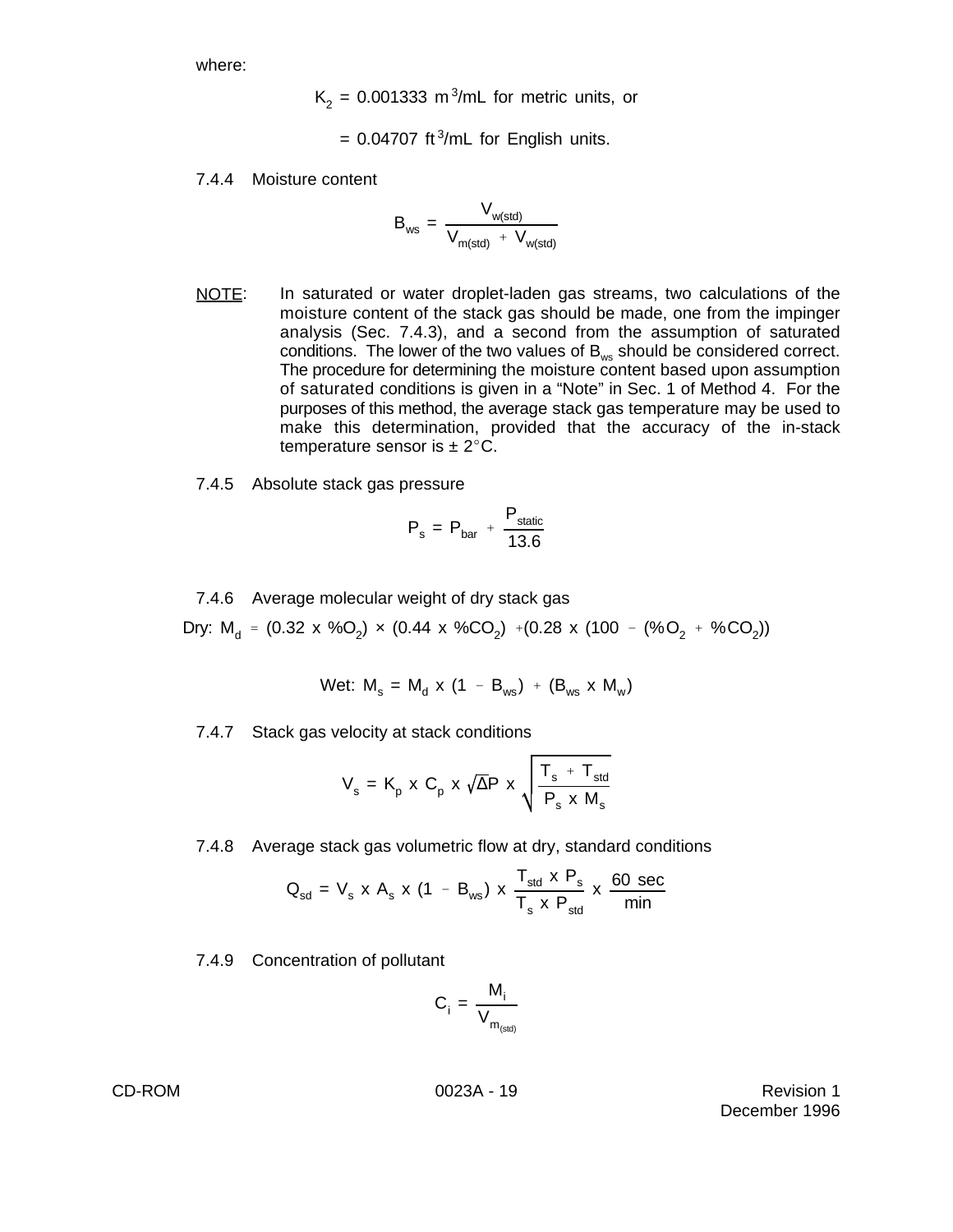7.4.10 Emission of pollutant

$$
E_i = \frac{C_i \times Q_{sd}}{\left(\frac{\sec}{\min}\right) \left(1 \times 10^6 \frac{ug}{g}\right)}
$$

7.4.11 Isokinetic sampling rate

$$
\%I = \frac{1039.5746 \times V_{m_{(std)}} \times (T_s + 460)}{V_s \times \theta \times P_s \times (1 - B_{ws}) \times (D_n)^2}
$$

 $*$ English units

#### 8.0 QUALITY CONTROL

The following quality control (QC) guidelines outline pertinent steps to be followed during the production of emission data to ensure and quantify the acceptability and reliability of the data generated.

8.1 Sampling QC procedures - Quality control procedures specific to manual source gas sampling procedures should follow EPA Method 5 and those listed in EPA Manual 600/4-77-0276 for Method 5. Sampling QC procedures are summarized in Table 2.

#### 8.2 Blanks

8.2.1 Field blank - A field blank should be collected from a set of glassware that has not been used to collect any field samples. In the case of results exceeding regulatory limits, field blank data may be useful for convincing the regulatory official that contamination was the cause. This may result in retesting rather than a violation charge. Collection of the field blank is optional but recommended. Collect one field blank for every nine test runs at each test location.

8.2.2 Optional Glassware blank (proof blank) - A proof blank should be periodically recovered from sampling train glassware that is used to collect organic samples. The precleaned glassware, which consists of a probe liner, filter holder, condenser coil, and impinger set, is loaded as if for sampling and then quantitatively recovered exactly as the samples will be. Analysis of the generated fractions will ensure that laboratory contamination levels are under control.

8.2.3 Reagent blank - Reagent blanks should contain 500 mL of each reagent used at the test site. Reagent blanks are saved for potential analysis. Each reagent blank is part of the same lot used during the sampling program. If a field blank is unsatisfactory because of contamination, reagent blanks may be analyzed to determine the specific source of contamination. Collect one reagent blank per compliance test and archive for future analysis in the event that the field blank shows contamination.

8.2.4 Laboratory method blank - A method blank is a performance control sample that is prepared in the laboratory and processed in a manner identical to a field sample. The XAD-2® resin should be from the same batch used for preparation of the field traps. One laboratory method blank should be analyzed for every batch of samples analyzed.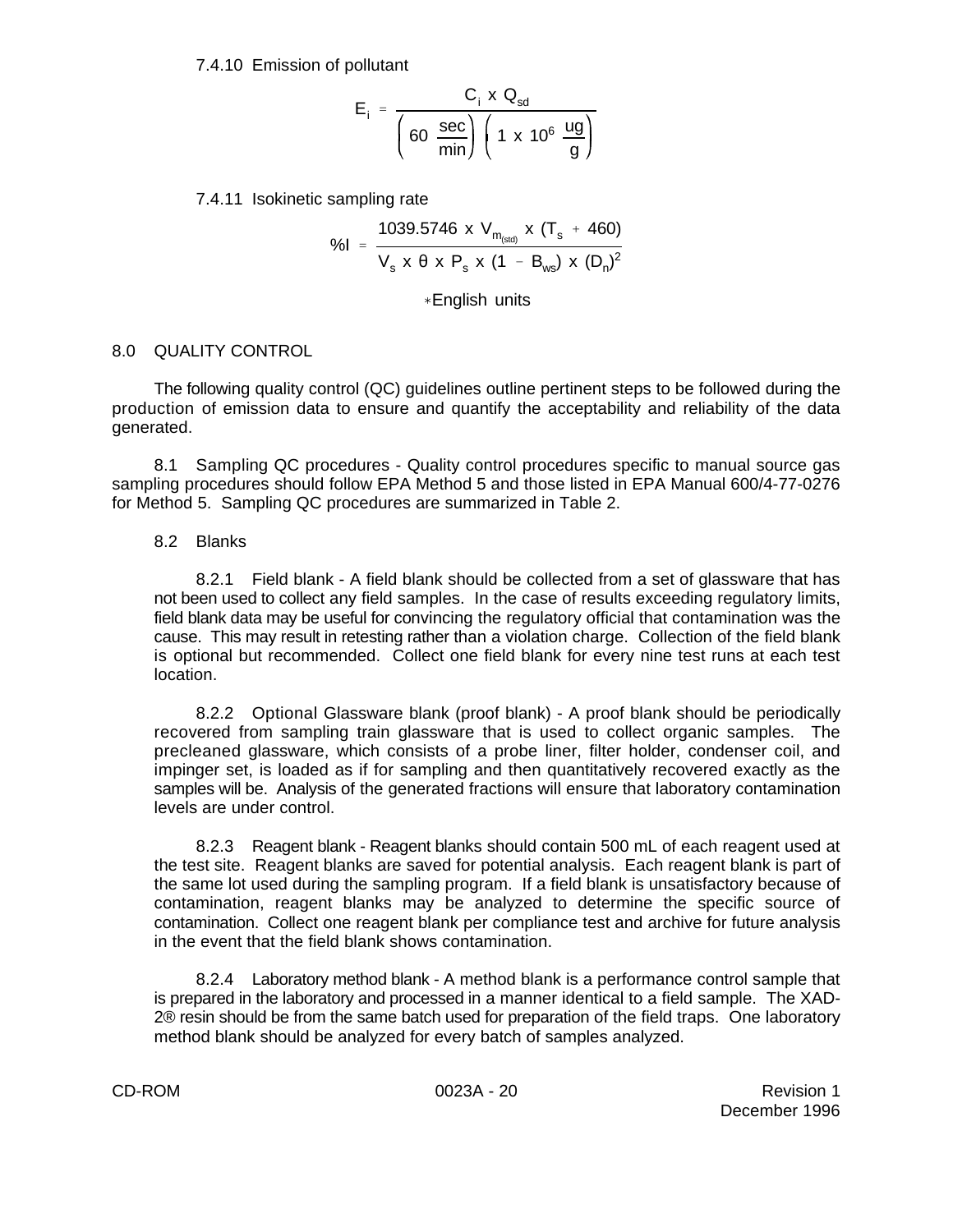## 9.0 METHOD PERFORMANCE

9.1 Method performance evaluation - Evaluation of analytical procedures for a selected series of compounds shall include the sample preparation procedures and each associated analytical determination. The analytical procedures should be challenged by the test compounds spiked at appropriate levels and carried through the procedures.

9.2 Method detection limit - The overall method detection limits (lower and upper) should be calculated as shown in Sec. 6.2.3.1. Generally, analytical detection limit for tetra-CDD/CDF congeners are 50 pg. Penta-, hexa-, and hepta- congener detection limits are 250 pg and octacongener detection limits are 500 pg.

9.3 Method precision and bias - The overall method precision and bias should be determined on a compound-by-compound basis at a given concentration level. The method precision value includes a combined variability due to sampling, sample preparation, and instrumental analysis. The method bias is dependent upon the collection, retention, and extraction efficiency of the train components. Interlaboratory testing of Method 0023 and Method 8290 to establish method accuracy and precision for sampling a variety of stationary sources has not been performed.

# 10.0 REFERENCES

- 1. American Society of Mechanical Engineers, Sampling for the Determination of Chlorinated Organic Compounds in Stack Emissions. Prepared for U.S. Department of Energy and U.S. Environmental Protection Agency. Washington, DC. December 1984.
- 2. American Society of Mechanical Engineers. Analytical Procedures to Assay Stack Effluent Samples and Residual Combustion Products for Polychlorinated Dibenzo-p-Dioxins (PCDD) and Polychlorinated Dibenzofurans (PCDF). Prepared for the U.S. Department of Energy and U.S. Environmental Protection Agency. Washington, DC. December 1984.
- 3. Thompson, J.R., Analysis of Pesticide Residues in Human and Environmental Samples, U.S. Environmental Protection Agency, Research Triangle Park, NC, 1974.
- 4. Tondeur, Y., Albro, P.W., Hass, R.J., Harvan, D.J., Schroeder, J.L., "Matrix Effect in Determination of 2,3,7,8-Tetrachlorodibenzodioxin by Mass Spectrometry", Anal. Chem. 56(8), pp 1344-1347, 1984.
- 5. Tondeur, Y., Niederhut, W.N., Campana, J.E., Missler, S.R., "A Hybrid HRGC/MS/MS Method for the Characterization of Tetrachlorinated-p-Dioxins in Environmental Samples", Biomed. Environ. Mass Spectrom. 14(8), pp 449-456, 1987.
- 6. Taylor, J.K., Quality Assurance of Chemical Measurements, Lewis Publishers, Inc., 1987.
- 7. Department of Health, Education, and Welfare, Public Health Service, Center for Disease Control. Carcinogens - Working with Carcinogens. Publication No. 77-206. National Institute for Occupational Safety and Health. August 1977.
- 8. OSHA Safety and Health Standards, General Industry. 29 CFR, p 1910. Occupational Safety and Health Administration. OSHA 2206. Revised January 1976.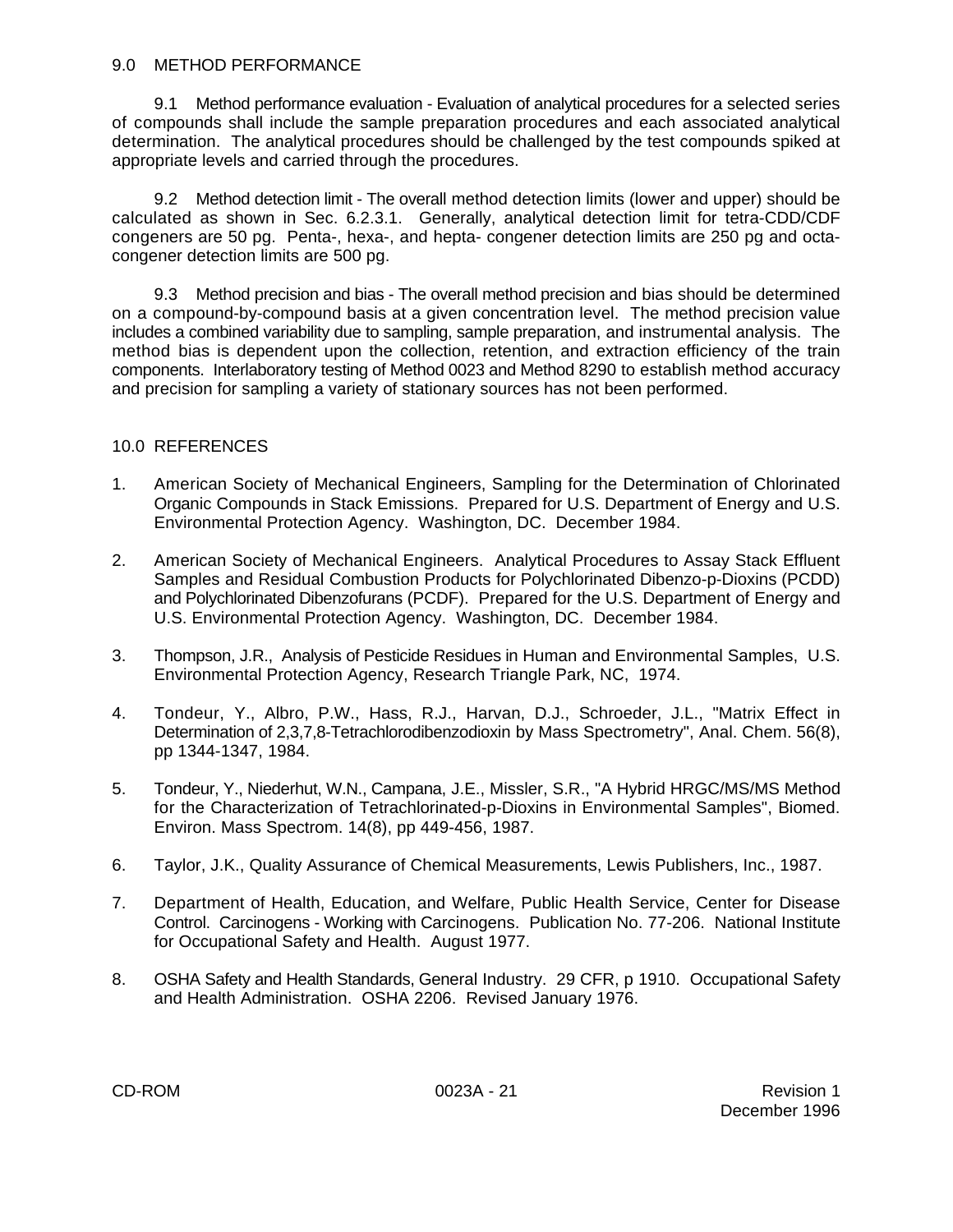- 9. American Chemical Society, Committee on Chemical Safety. Safety in Academic Chemistry Laboratories. 3rd Edition, 1979.
- 10. 40 CFR Part 60, Appendix A.
- 11. Martin, R.M., Construction Details of Isokinetic Source-Sampling Equipment. U. S. Environmental Protection Agency, Research Triangle Park, NC. Air Pollution Technical Document (APTD) 0581, April 1971.
- 12. Rom, J.J., Maintenance, Calibration, and Operation of Isokinetic Source Sampling Equipment. U.S. Environmental Protection Agency, Research Triangle Park, NC. Air Pollution Technical Document (APTD) 0576, March 1972.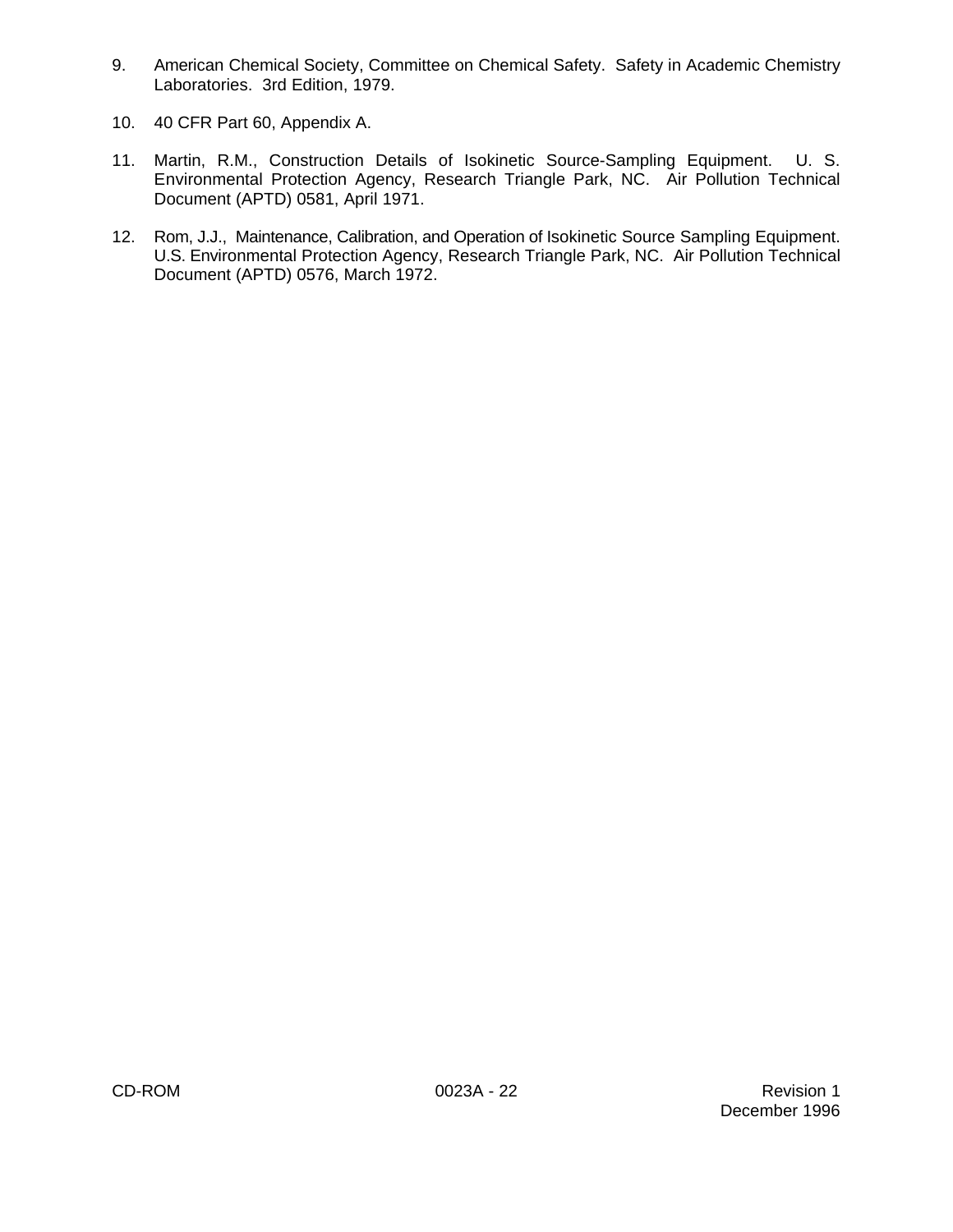# COMPOSITION OF THE SAMPLE FORTIFICATION AND RECOVERY STANDARDS SOLUTIONS

| <b>Analyte</b>                       | Method 0023<br><b>Concentration</b><br>$(pg/\mu L)$ | Method 8290<br>Concentration <sup>1</sup><br>$(pg/\mu L)$ |
|--------------------------------------|-----------------------------------------------------|-----------------------------------------------------------|
| <b>Internal Standards</b>            |                                                     |                                                           |
| ${}^{13}C_{12}$ -2,3,7,8-TCDD        | 100                                                 | 10                                                        |
| ${}^{13}C_{12}$ -1,2,3,7,8-PeCDD     | 100                                                 | 10                                                        |
| ${}^{13}C_{12}$ -1,2,3,6,7,8-HxCDD   | 100                                                 | 25                                                        |
| ${}^{13}C_{12}$ -1,2,3,4,6,7,8-HpCDD | 100                                                 | 25                                                        |
| ${}^{13}C_{12}$ -OCDD                | 100                                                 | 50                                                        |
| ${}^{13}C_{12}$ -2,3,7,8-TCDF        | 100                                                 | 10                                                        |
| ${}^{13}C_{12}$ -1,2,3,7,8-PeCDF     | 100                                                 | 10                                                        |
| ${}^{13}C_{12}$ -1,2,3,6,7,8-HxCDF   | 100                                                 |                                                           |
| ${}^{13}C_{12}$ -1,2,3,4,6,7,8-HpCDF | 100                                                 | 25                                                        |
|                                      |                                                     |                                                           |
| <b>Surrogate Standards</b>           |                                                     |                                                           |
| ${}^{37}Cl_4$ -2,3,7,8-TCDD          | 100                                                 |                                                           |
| ${}^{13}C_{12}$ -1,2,3,4,7,8-HxCDD   | 100                                                 |                                                           |
| ${}^{13}C_{12}$ -2,3,4,7,8-PeCDF     | 100                                                 |                                                           |
| ${}^{13}C_{12}$ -1,2,3,4,7,8-HxCDF   | 100                                                 | 25                                                        |
| ${}^{13}C_{12}$ -1,2,3,4,7,8,9-HpCDF | 100                                                 |                                                           |
|                                      |                                                     |                                                           |
| <b>Recovery Standards</b>            |                                                     |                                                           |
| ${}^{13}C_{12}$ -1,2,3,4-TCDD        | 500                                                 | 50                                                        |
| ${}^{13}C_{12}$ -1,2,3,7,8,9-HxCDD   | 500                                                 | 50                                                        |
|                                      |                                                     |                                                           |
| <b>Alternate Standard</b>            |                                                     |                                                           |
| ${}^{13}C_{12}$ -1,2,3,7,8,9-HxCDF   | 100                                                 |                                                           |
|                                      |                                                     |                                                           |

Provided as reference only; also see Method 8290.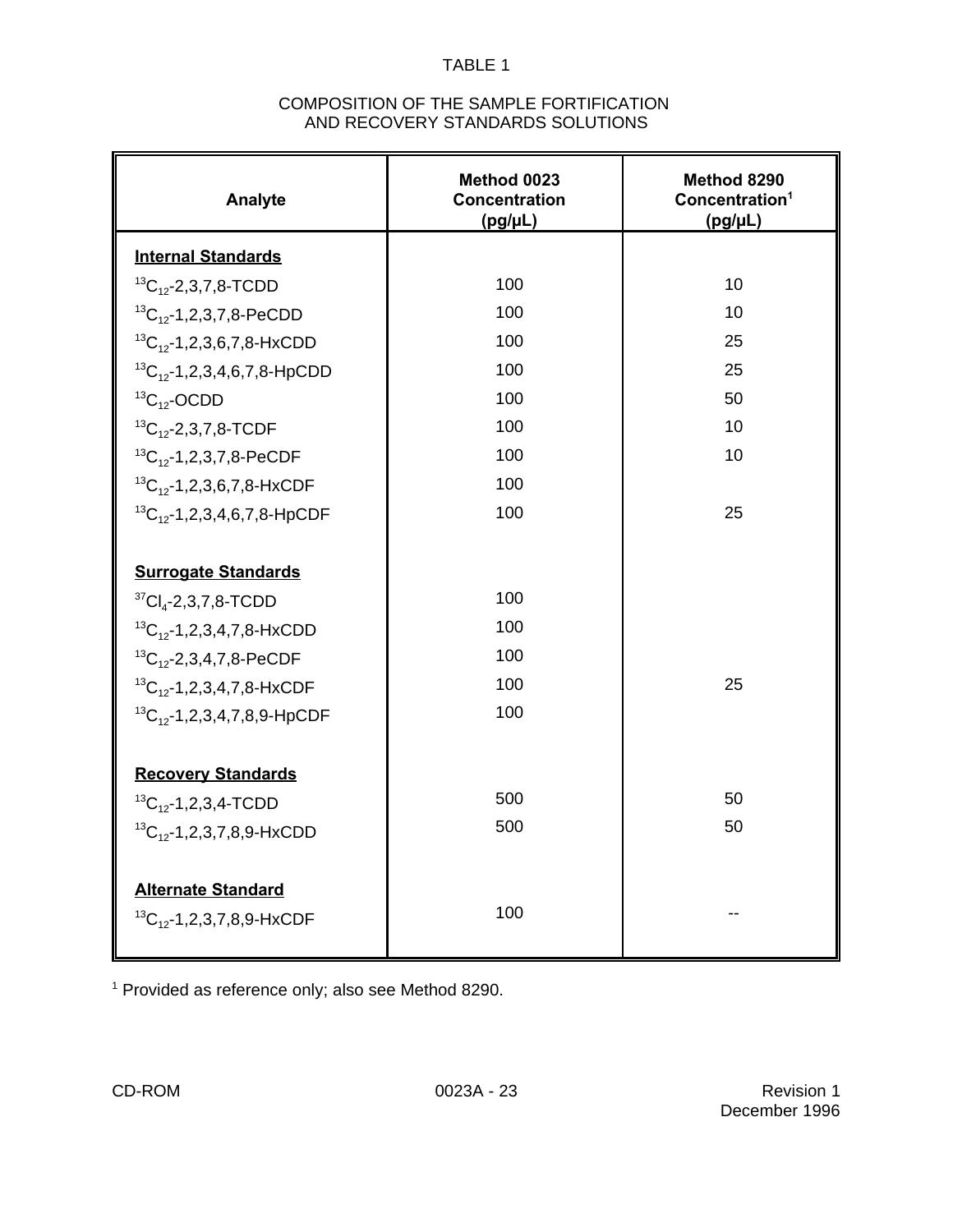# SAMPLING QC PROCEDURES SUMMARY

| <b>QC Procedure</b><br>Sample equipment                                                              | <b>Frequency</b><br>See Sec. 6.3.1 | <b>Criteria</b><br>See Sec. 6.3.1                                                             |  |
|------------------------------------------------------------------------------------------------------|------------------------------------|-----------------------------------------------------------------------------------------------|--|
| calibrations                                                                                         |                                    |                                                                                               |  |
| Dry gas meter sample leak<br>check                                                                   | Before and after each<br>test run  | 0.00057 cmm ( $\leq$ 0.02 cfm) or<br>4% of sample rate whichever<br>is less at highest vacuum |  |
| $O2$ and $CO2$ sampling system<br>leak check                                                         | Once per test                      | See Method 3, or equivalent<br>for Method 3A                                                  |  |
| $\Delta P$ meter leveling                                                                            | Before and after each<br>test run  | Level                                                                                         |  |
| Pitot tube leak check                                                                                | Before and after each<br>test run  | No visible leak observed at<br>75 mm (3 in.) $H2O$ for<br>15 seconds                          |  |
| Pitot tube orientation check                                                                         | Every test                         | Pitot tube is level with no<br>visible rotation from<br>perpendicular to flow                 |  |
| Cyclonic flow check                                                                                  | Made at every location             | $<$ 20 $^{\circ}$ average offset from<br>perpendicular to flow                                |  |
| Probe, filter, trap, and silica<br>gel impinger are maintained<br>at specified temperature<br>ranges | Every test                         | See Sec. 4.0                                                                                  |  |
| Overall isokinetic sampling<br>rate                                                                  | Every test                         | ± 10% of 100%                                                                                 |  |
| Sampling blanks                                                                                      | See Sec. 8.2                       | See Sec. 8.2                                                                                  |  |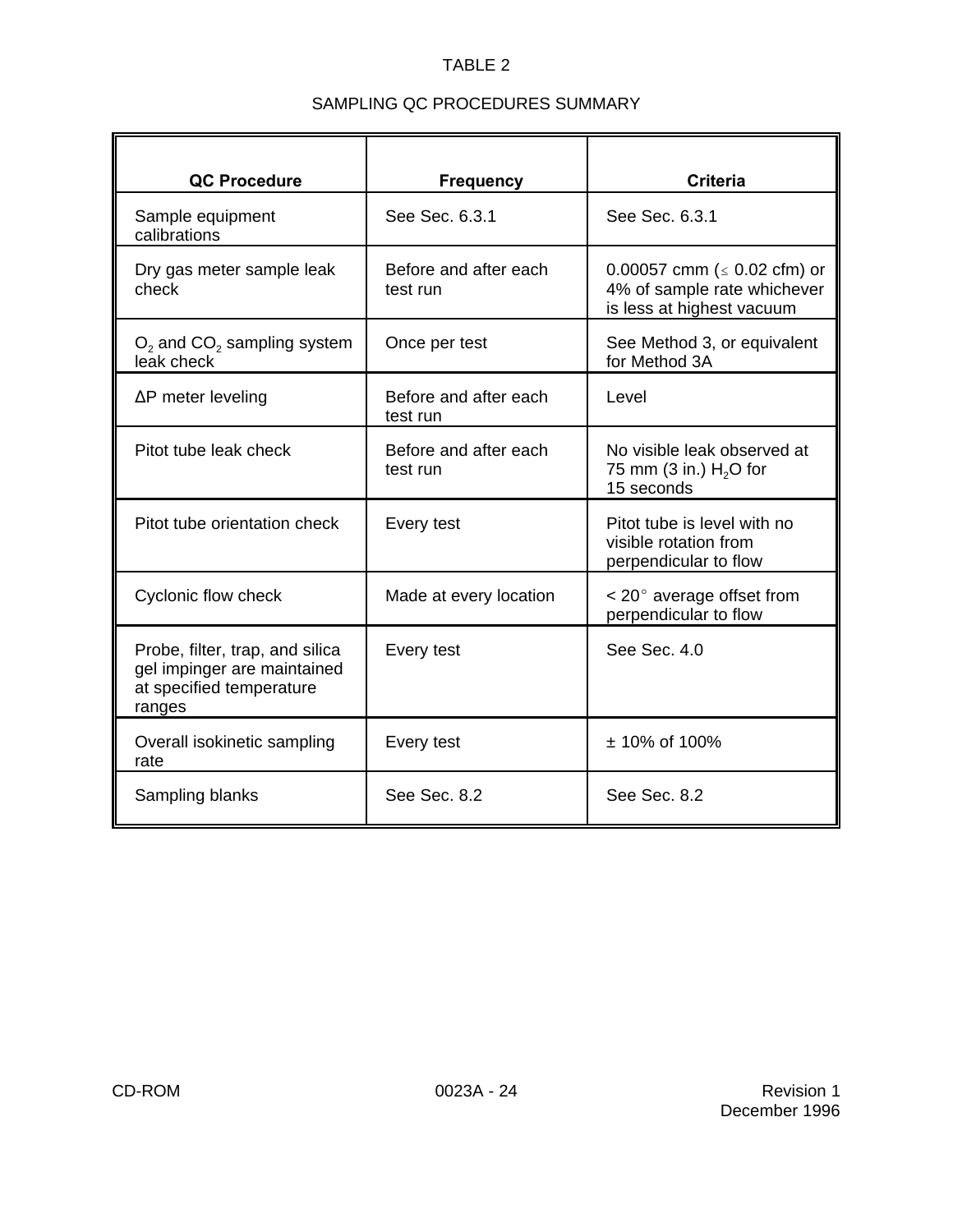# REQUIREMENTS FOR ANALYTICAL PREPARATION, SURROGATE RECOVERIES AND SAMPLE BLANKS

| <b>Item</b>                            | <b>Description</b>                                                                                     | <b>Control Limit</b>                                                                       |  |
|----------------------------------------|--------------------------------------------------------------------------------------------------------|--------------------------------------------------------------------------------------------|--|
| <b>Precleaning filters</b>             | Soxhlet extraction                                                                                     | Detection limits listed in Sec. 9.2                                                        |  |
| Precleaning sorbent                    | Soxhlet extraction                                                                                     | Detection limits listed in Sec. 9.2                                                        |  |
| Filter and sorbent<br>surrogate spikes | Isotopically-labeled<br>compounds                                                                      | 70 to 130% recovery                                                                        |  |
| Field blank                            | Collect one for every 9<br>sample runs at each test<br>location                                        | < 5 times the detection limits                                                             |  |
| Method blank                           | Prepared at analytical<br>laboratory (laboratory<br>blank). One per analytical<br>batch                | Criteria decided by laboratory QA<br>officer                                               |  |
| Reagent blanks                         | One per lot of solvent used.<br>Archive for possible analysis                                          | Analyze only if requested by<br>Agency to determine source of<br>field blank confirmation  |  |
| <b>Proof Blank</b>                     | One per set of glassware.<br>Archive for possible analysis<br>(collect only if requested by<br>Agency) | Analyze only if requested by<br>Agency to determine source of<br>field blank contamination |  |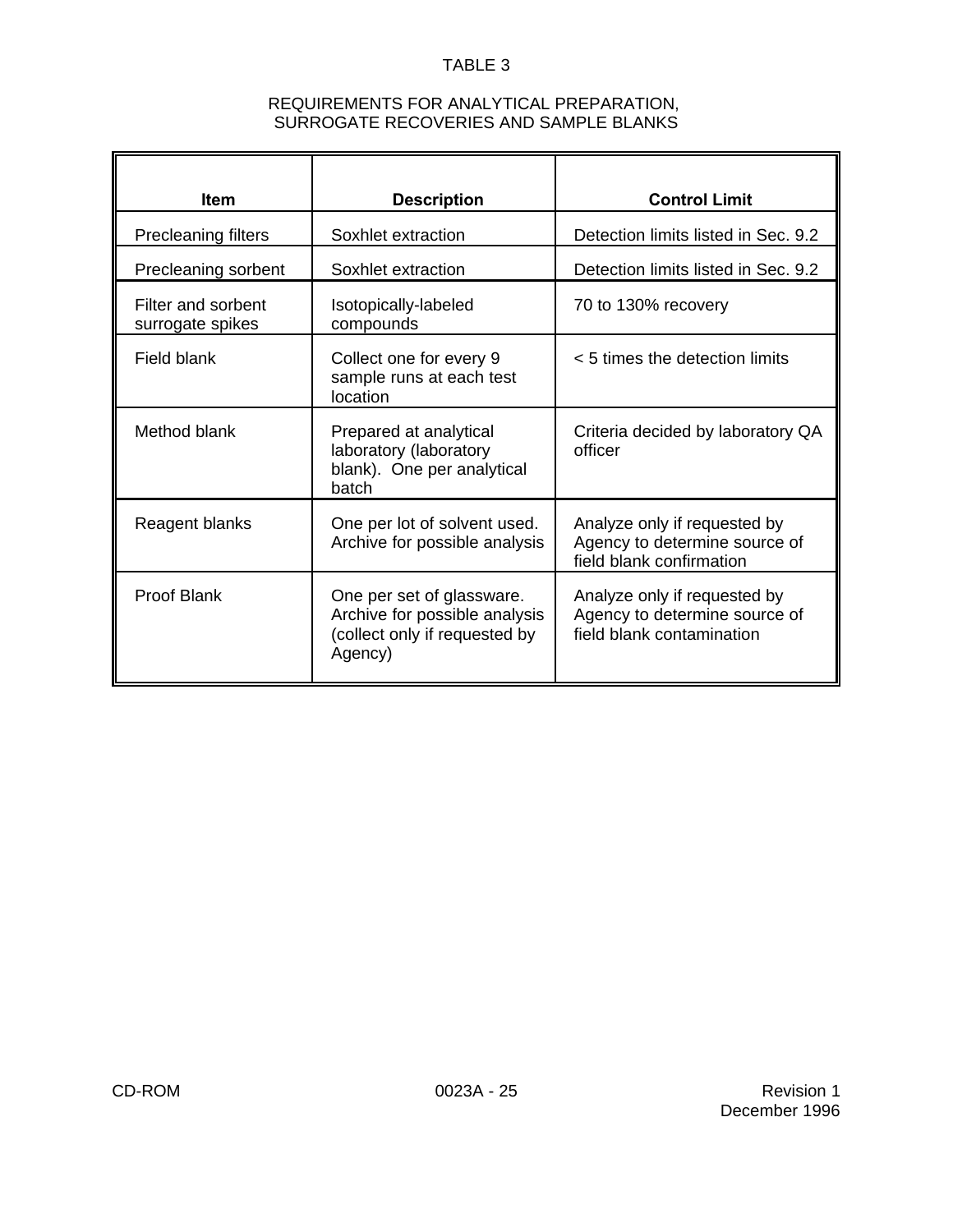# SAMPLE EQUIPMENT CALIBRATION SUMMARY

| <b>Equipment</b>                                   | <b>Procedure</b>                                                                | <b>Frequency</b>             | <b>Control Limits</b>                                                        |
|----------------------------------------------------|---------------------------------------------------------------------------------|------------------------------|------------------------------------------------------------------------------|
| Primary WTM <sup>a</sup> or<br>DGM <sup>a</sup>    | Primary calibration                                                             | Every 12<br>months           | $± 1\%$ average                                                              |
| Sample DGM                                         | Full calibration                                                                | Every 6 months               | $Y_i \le 2\%$ from $Y_{\text{ava}}$                                          |
| Sample DGM                                         | Post calibration                                                                | After each test<br>program   | $Y_{\text{post}} \le 5\%$ from $Y_{\text{full}}$                             |
| Thermometers,<br>Thermocouples                     | <b>Calibration check</b>                                                        | Initially                    | $\pm$ 2°C (3.6°F) at 3<br>point calibration from<br>reference<br>thermometer |
| Nozzle                                             | ID calibration                                                                  | Before every<br>test program | Repeated<br>measurements<br>$\pm$ 0.1 mm (0.004 in.)                         |
| Pitot tube                                         | Wind tunnel<br>calibration or<br>construction<br>specifications<br>verification | Before every<br>test program | Specifications listed in<br>Method 2                                         |
| $\Delta P$ gauge (if not an<br>inclined manometer) | See Method 2                                                                    | Once/test<br>program         | Within 5% of<br>reference at three<br>readings                               |
| <b>Balance</b>                                     | Calibration check                                                               | Initially                    | Observed weight<br>$\leq$ 0.5 g from Class S<br>weight                       |
| <b>Barometer</b>                                   | Calibration check                                                               | Initially                    | $< 0.1$ in. Hg from<br>primary barometer                                     |

 $\textdegree WTM = \text{wet test meter}$ ; DGM = dry gas meter.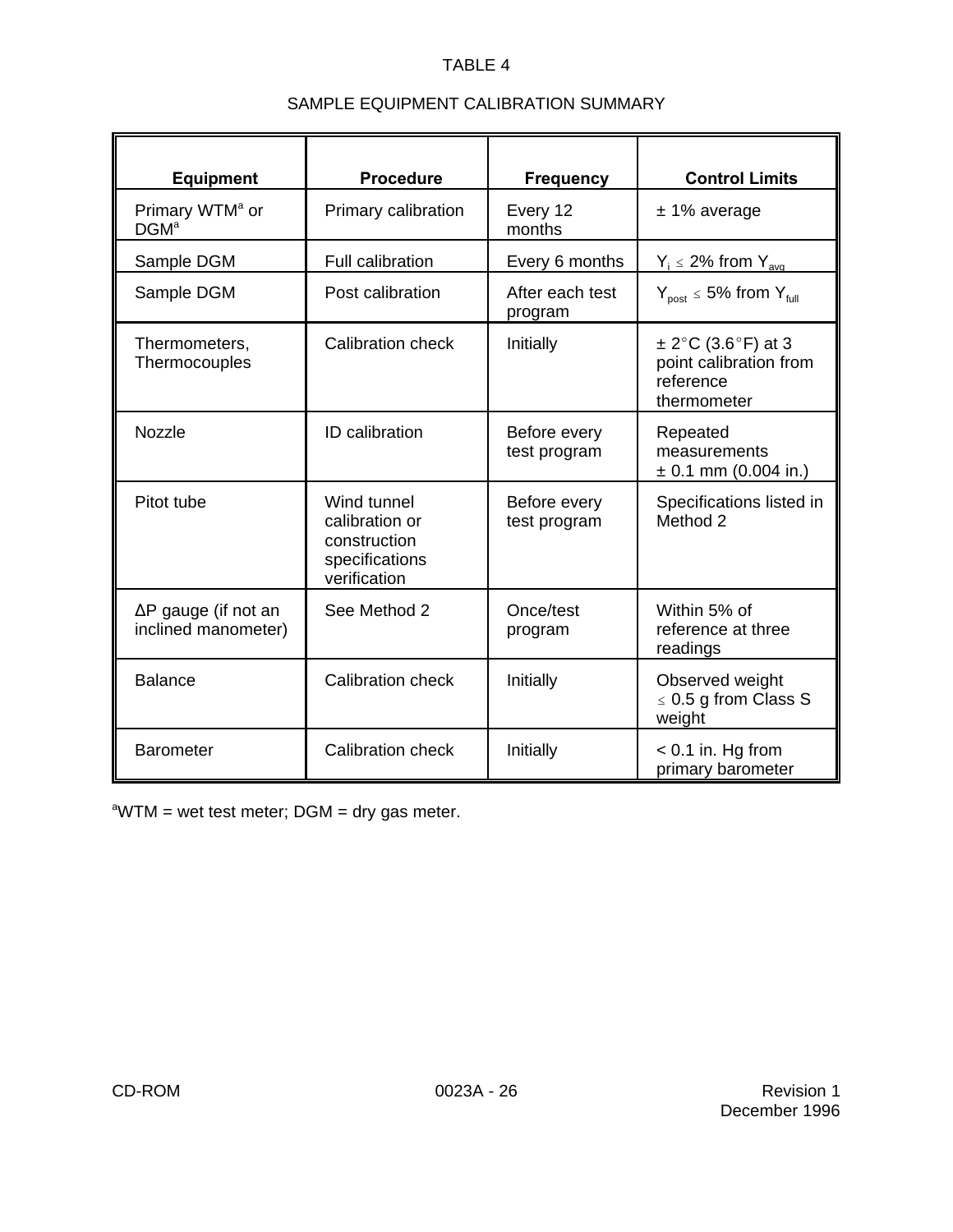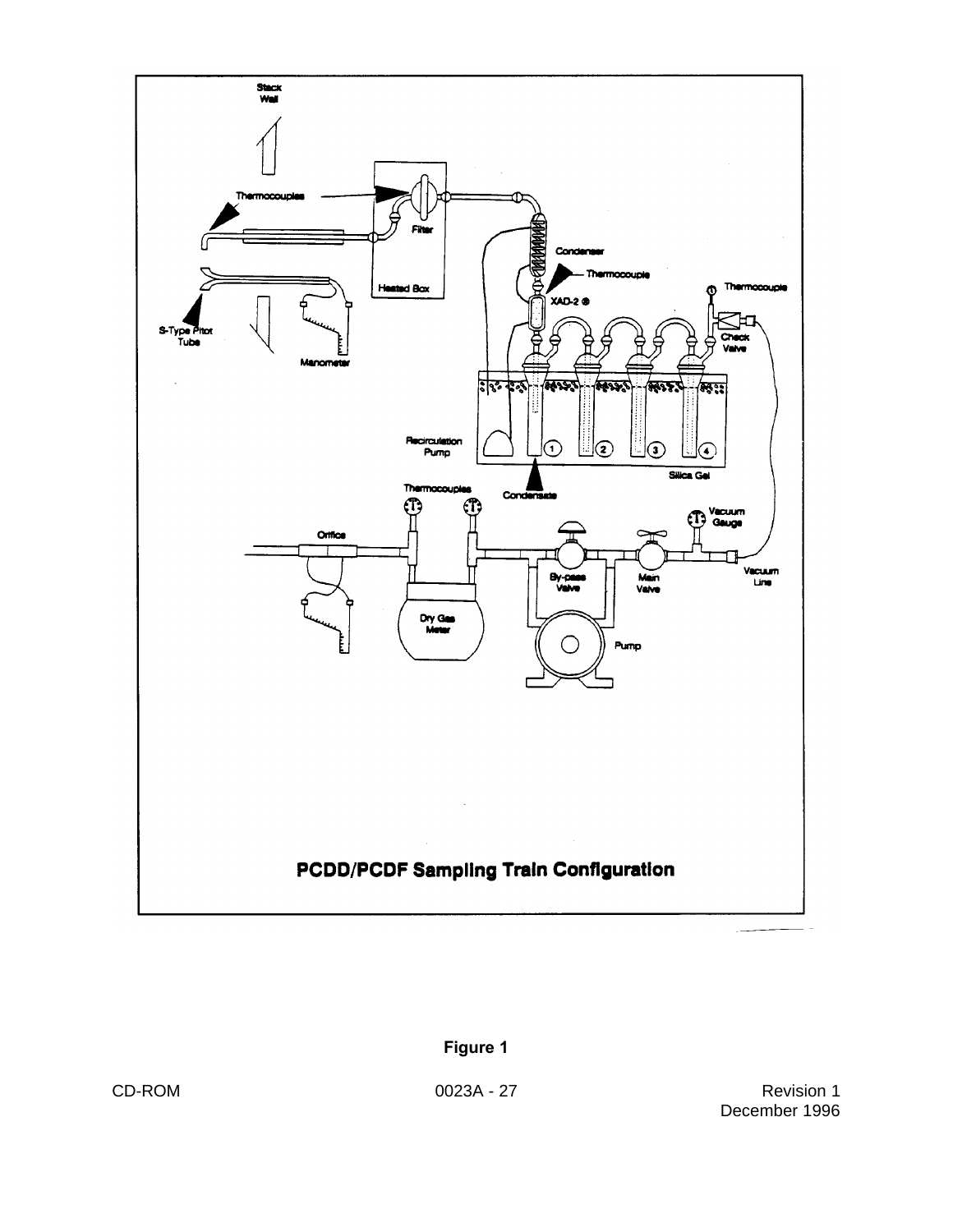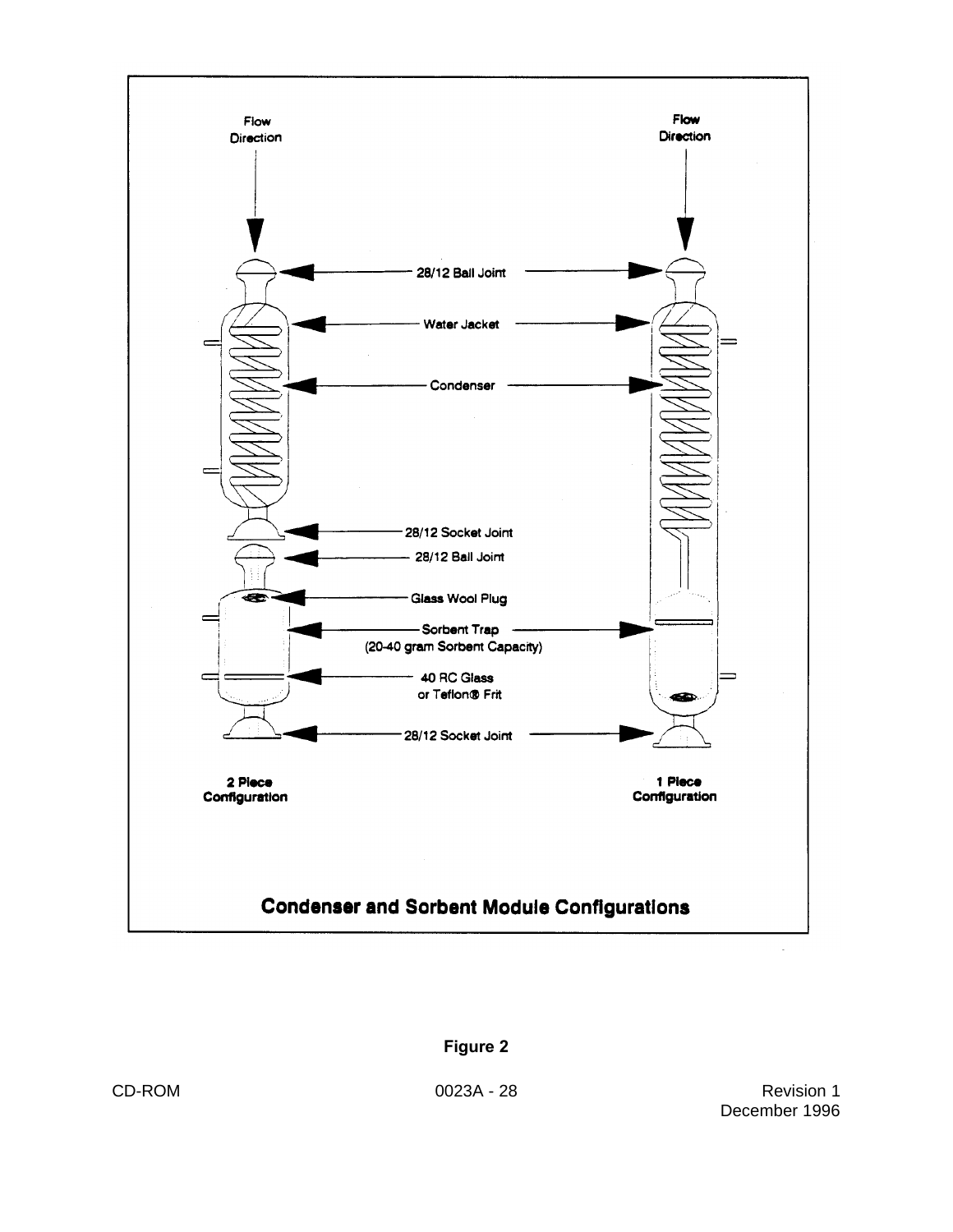FIGURE 3



# **PCDD/PCDF Sample Recovery Scheme**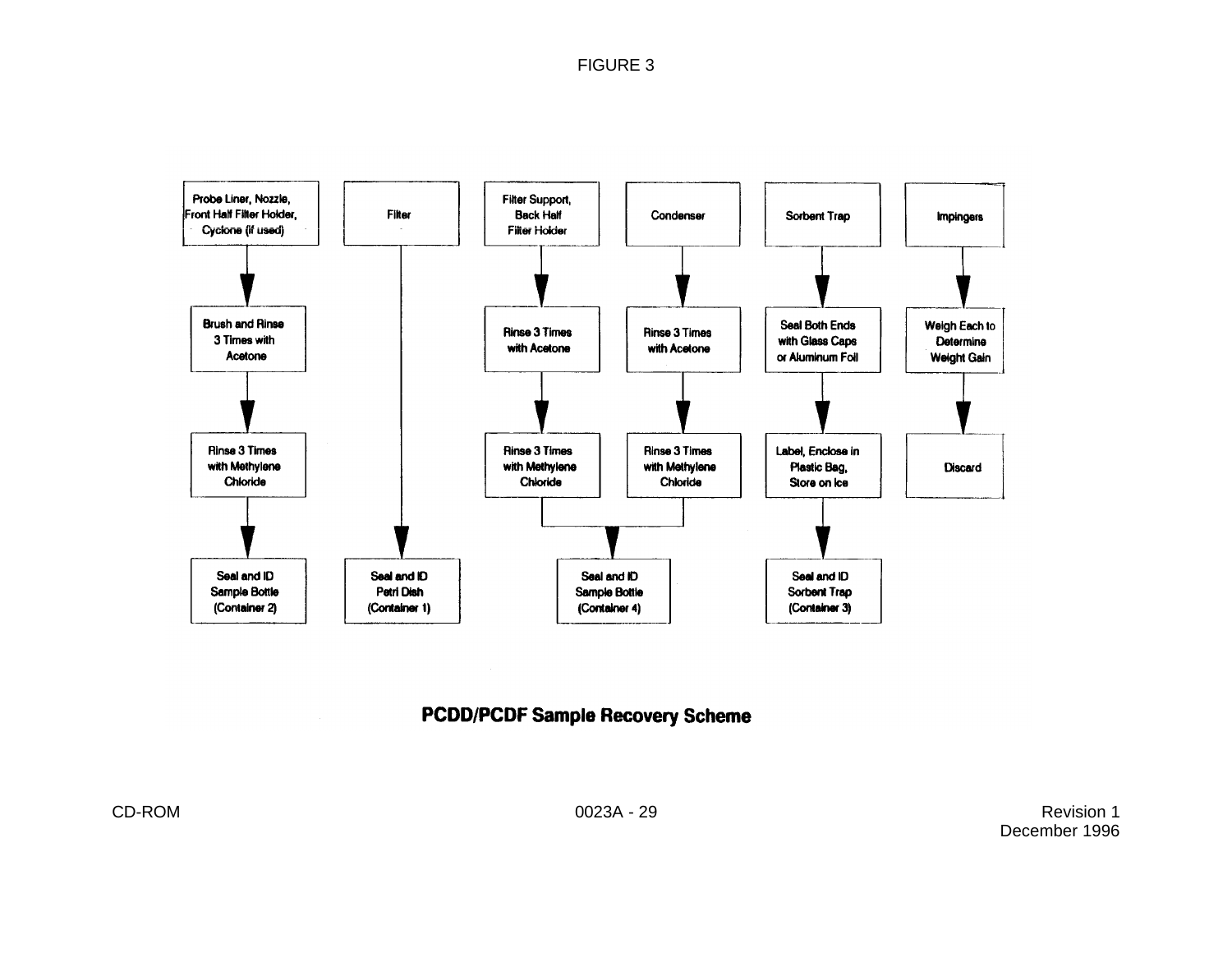

\* Surrogate Standards are added to the sorbent trap prior to sampling

# **PCDD/PCDF Analytical Summary Scheme**